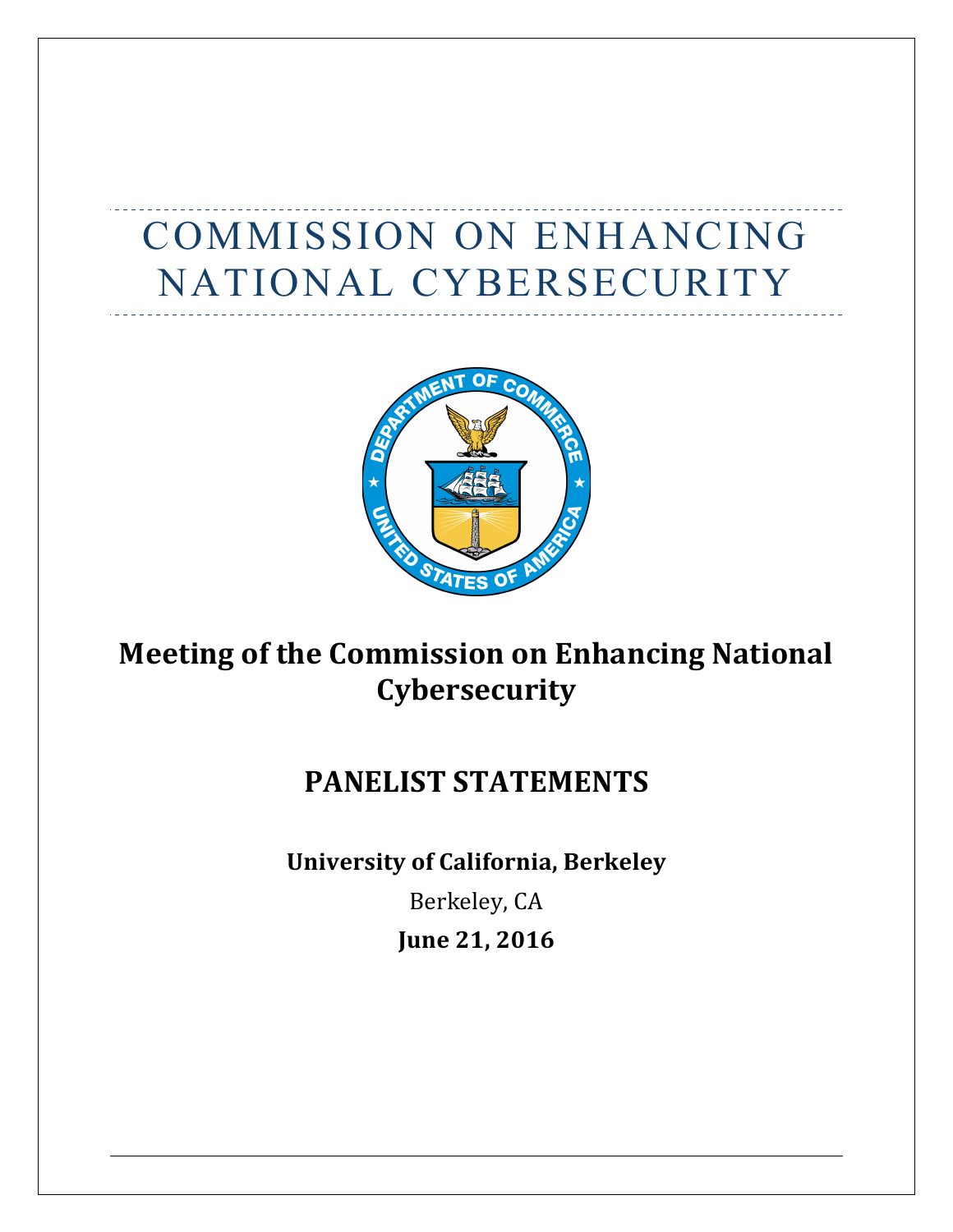## **Table of Contents**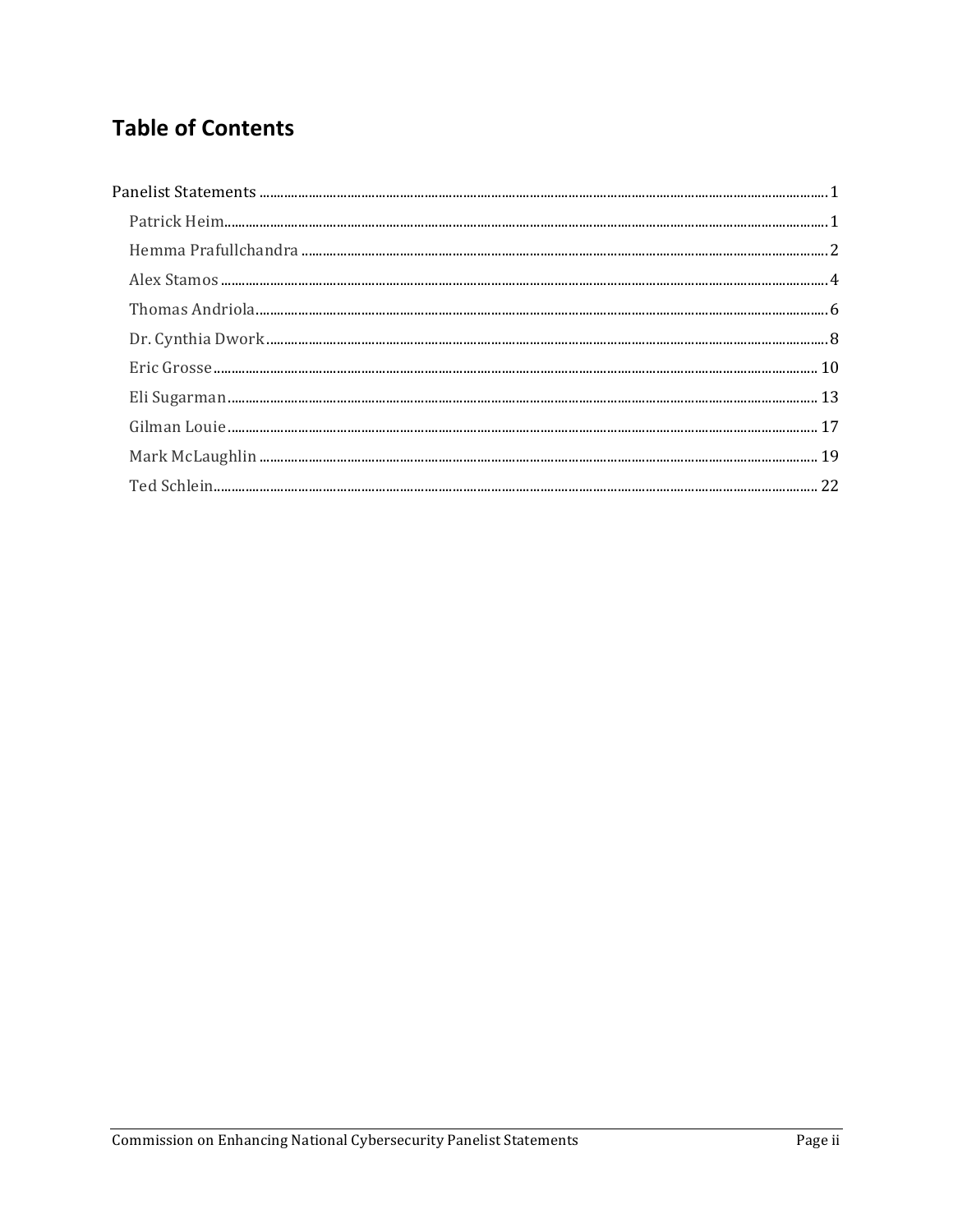## **Panelist Statements**

## *Patrick Heim*

Chairman Donilon, Vice - Chairman Palmisano and Distinguished Members of the Commission, thank you for the privilege of addressing this panel.

For background, I have worked in the field of information security for over twenty years. During that time, I have had the opportunity to work as an IT engineer, penetration tester / hacker, technology auditor, security consultant, and security product leader. I have also held CISO / security leadership roles in healthcare (Kaiser Permanente and McKesson) and cloud technology (Salesforce and Dropbox), advise multiple security startup companies and sit on the board of directors of an antimalware startup (Cylance).

As a late addition to the agenda, I have not had the time to prepare a full written statement. I would like to present the following three areas of discussion:

- 1. The "failure of economics" of technology and challenge of scaling security as a root cause of persistent vulnerability.
- 2. The challenge of educating citizens and consumers globally in good security practices and the role technology providers have.
- 3. The diminishing role of "the network" as a security mechanism and the resulting need to evolve security controls.

I hope these perspectives have been helpful to the commission.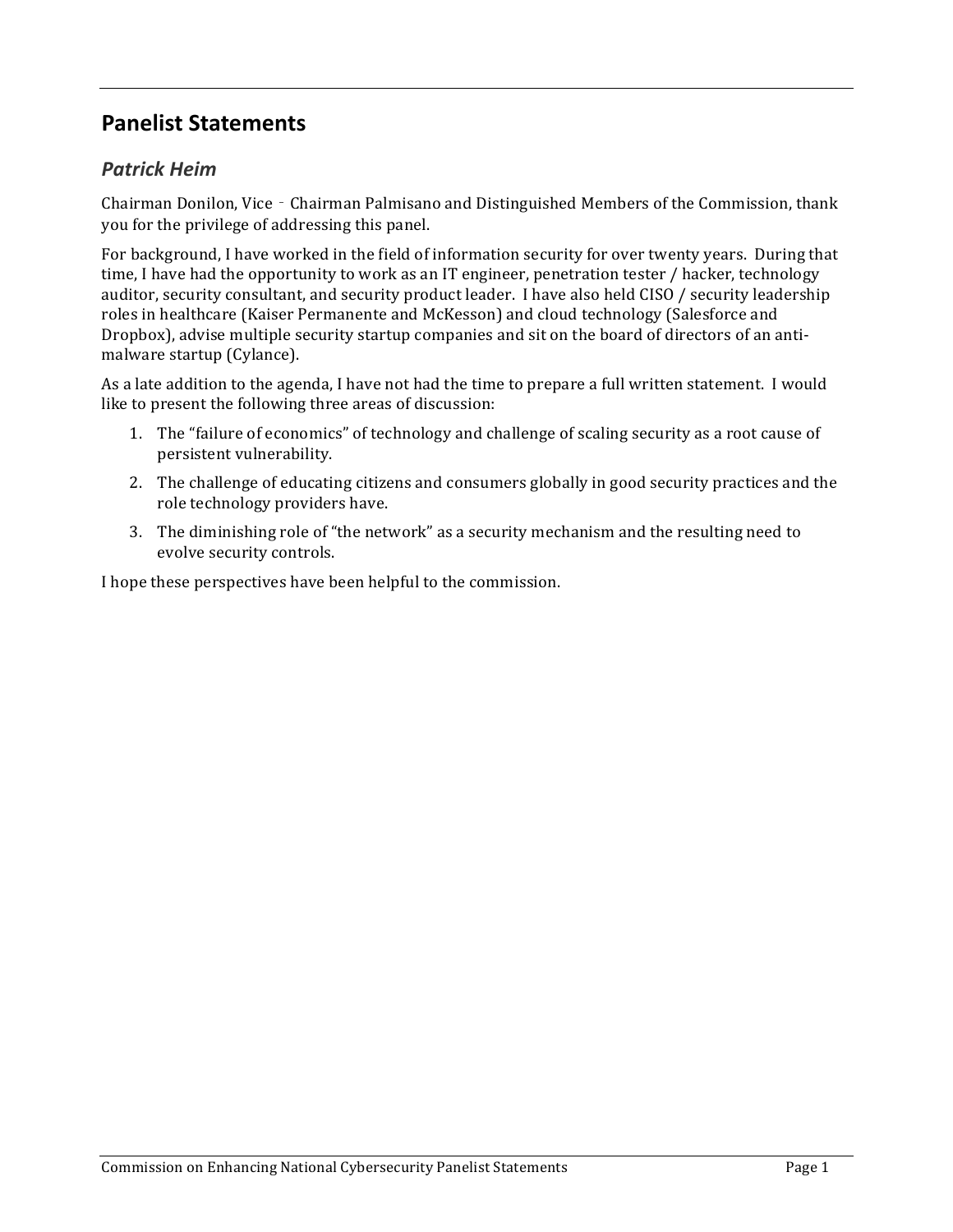## *Hemma Prafullchandra*

Thank you for this opportunity to provide input to the Commission on Enhancing National Cybersecurity. Clearly this is a broad and complex topic and I truly appreciate the efforts of the Commission. I recognize how difficult it will be to create solutions that work globally and are enduring for some period of time, especially given this pace of technological change and as we have yet to fully understand the lasting consequences of our digital innovations.

Americans are progressively using their numerous digital/mobile devices more and more to interact with everything. Daily life is becoming extensively dependent on our digital economy, from communicating with others globally, to daily interactions with essential services in every sector, such as, financial, education, healthcare, entertainment, retail, automotive, utilities, airlines, agriculture, government, etc. Many of these sectors are actively adopting cloud-based solutions to reduce cost and become more agile.

Given the 'interconnectedness of cyber' technologies, solutions to enhancing national cybersecurity must take an internationally collaborative and holistic approach. We need to rethink what we consider as our 'national critical infrastructures' as we introduce additional smart devices and technologies, broadly leverage data analytics, and further automate our physical control systems. We need to identify and protect 'global critical infrastructures' as cloud companies, such as, Amazon, Apple, Google, IBM and Microsoft continue to grow in global footprint, and become aggregate providers of a diverse set of digital technologies that become vital to our daily lives. Also, the US Government (USG) and many global commercial companies, especially those managing key assets such as currency, payments, energy, and information, are still transitioning to cloud technologies and modern protection measures, and they remain highly vulnerable to criminal and state-sponsored attacks. As a result, there is broad variability in the security of many of these commercial and government entities that manage these global critical infrastructures.

Unlike China, Russia, Israel, and other state-led economies, 95% of the critical assets in the United States are owned and controlled by private industry and have very little or no protection directly from the USG. Today, there are a variety of consultative mechanisms between the USG and industry such as ISACs and the provisions of the newly enacted Cybersecurity Information Sharing Act (CISA) of 2015. These mechanisms represent good opportunities for interaction between the USG and industry, but funding can have a greater impact. While the USG will spend over \$20 billion in 2016 to secure government systems and networks, it will barely spend any money on private industry protection either directly or indirectly, and will leave companies large and small to fend for themselves. There already is a massive mismatch between private spending in cybersecurity and the exposure of privately held assets to cyber attacks. The pace of innovation will only continue to increase, and our current protection approach and spend will no longer suffice. The ability to implement adequate protection measures exceeds the capabilities of both commercial and government entities. SMB's have even lower awareness of these issues and/or expertise to respond. Large companies typically spend 1%-4% of their budget on protection measures, but still fail to consistently implement basic controls (partly due to the dynamic nature of the IT environment and the large number of threat vectors). All sectors are struggling due to insufficient talent. Additionally, in the government sector the challenges include outdated procurement and operating processes, and a large number of legacy application and systems further reducing their ability to quickly adopt modern technology and protection measures.

#### **Recommendations:**

Cybersecurity is every ones responsibility and we only win if we work together. As a nation we have huge dependencies on suppliers and partners, who may not be implementing the same level of protections as we do, and can be taken advantage of to bypass our protections. We really must take a holistic approach to avoid any gaps leading to failures. The USG should work with private industry as cloud adoption gains momentum to prioritize the areas of most critical concern and provide leadership and funding to support the securitization of these key assets and industries in the cloud.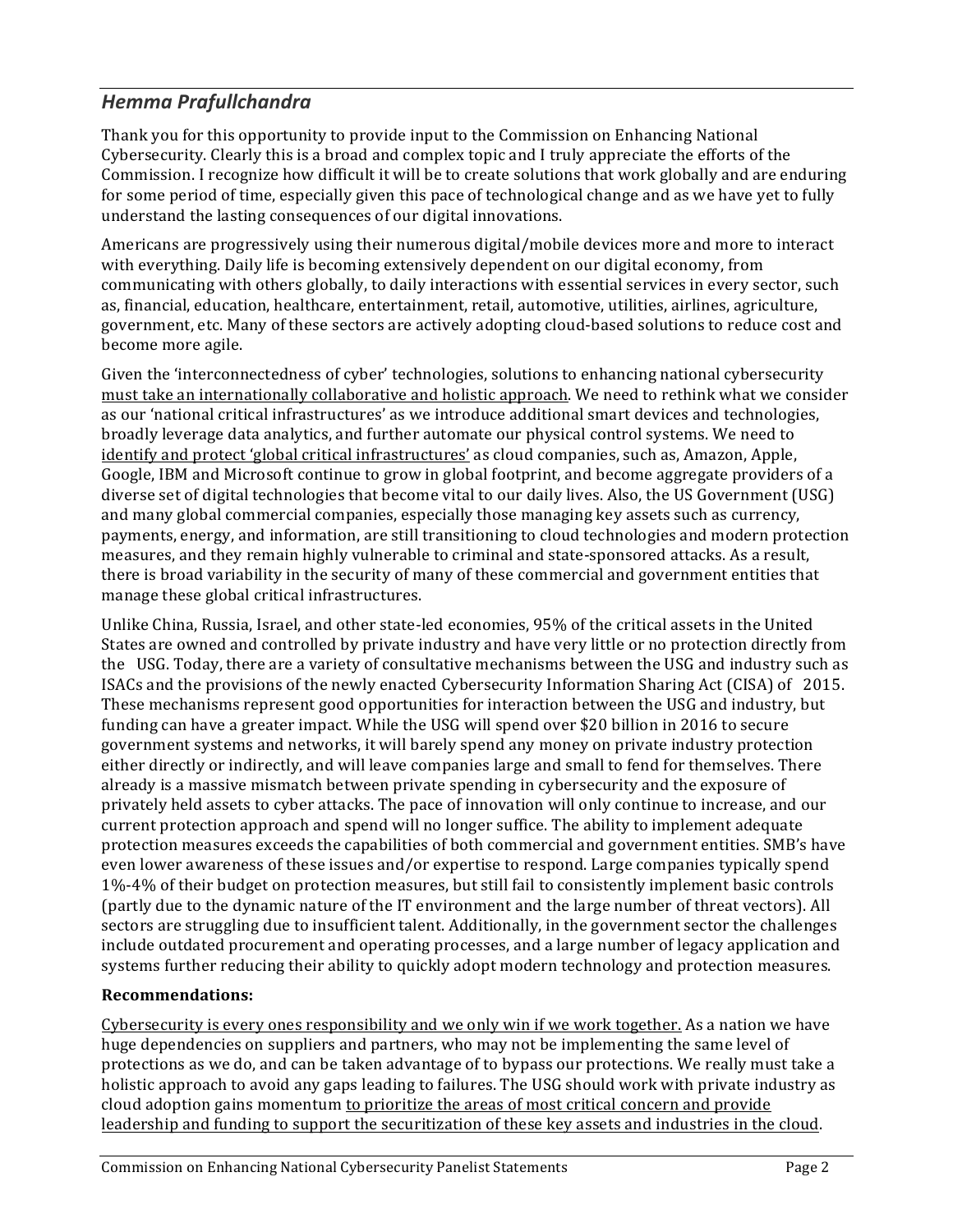These key assets must be able survive attacks from nation-states, cyber-criminals and organized crime syndicates. 

We must teach cybersecurity to our children before the first time they interact with anything digital. We must start as early as possible and make cybersecurity a core part of the curriculum for Pre-K through high school, as we do today for traffic safety and drugs. Personally I think we need to go further and make cybersecurity education as foundational as math and language. We should reinforce over and over such that it becomes second nature to our society.

We must develop a global standard with a minimum acceptance level of interoperable protections for all digital technology that all vendors must meet before they can be released on the market for Americans to use. These acceptance criteria must be met on all imports and services offered by/from other nations to Americans. To scale and reduce impact on the pace of innovation, the validation and certification can be self-service with a tiered model of self-assertion and/or integration testing, and/or third-party independent testing depending on the level of assurance required in the protection measures, and can be delivered as cloud services. We must fund programs to implement the infrastructure and incentivize adoption across the board. An example of an essential protection measure is identity and access management, and monitoring of data breaches. Cybersecurity requires global interoperability and standardization of these minimum protection measures allowing Americans to have confidence that they are being protected equally well as they interact with different global cyber environments. The USG should explore methods of assisting and directly or indirectly supporting commercial companies, especially those with vulnerable critical infrastructures, to augment their efforts and expedite their adoption of robust cloud security measures. We need to put programs in place for cybersecurity similar to what we have, for example, with FDA Medical Devices and FTC Bureau of Consumer Protection.

The battle for secure cyberspace is being waged across the globe every day in a rapidly changing and unpredictable way. Nevertheless, there are best in class solutions that have been or are being developed to address these threats to infrastructure, user, data, and workloads such as Virtual Machines, Containers, Mobile Applications and IoT. While the marketplace for cyber defense is large and adaptive, it needs clearer direction from the USG in the areas where it should focus investment and technological development, and encourage centers of excellence. We should collaboratively research next generation computing and protection mechanisms, such as quantum and neuromorphic computing, and quantum cryptography and automated, intelligent protection measures. With automation, orchestration, artificial intelligence, and machine learning we can help scale and provide predictive, repeatable, and traceable protection measures. Automation can remove the need for many to be experts (e.g. Cryptography/Encryption experts) by enabling the configuration of the protection measures to be done by a few experts to a tag/label associated with the data/asset classification, allowing the operational personnel/systems to  $simply/automatically$  tag, whereby the protection measures systematically get applied and enforced. Automation enables consistency across multi-cloud environments, and freedom to select different cloud environment at any time. USG should work more closely with industry to gain access to such innovative technologies and help commercial companies of all sizes become aware and gain access to best in class capabilities, technologies, and systems.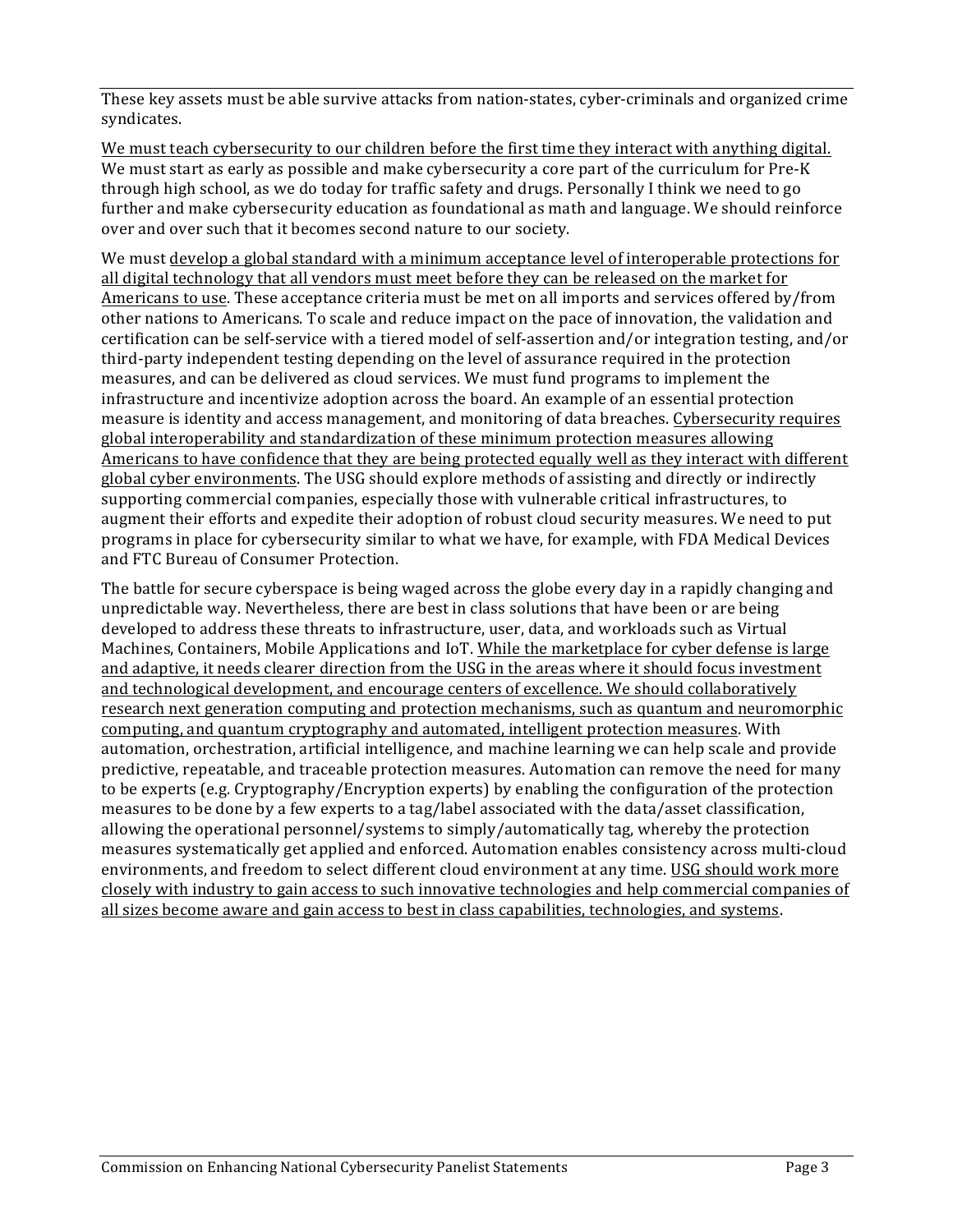## *Alex Stamos*

Good morning Chairman Donilon, Vice-Chairman Palmisano and Distinguished Members of the Commission. My name is Alex Stamos, and as the Chief Security Officer of Facebook I am honored to be able to speak to you today. Our mission at Facebook is making the world more open and connected. Connecting people together and helping them share has produced huge benefits in lots of different areas: helping small businesses grow, providing a platform to publishers, giving voice to individuals, and strengthening communities. This is the starting point for all the work that we do, and we apply these lessons to our security approach as well.

As members of the Commission are aware, several long-term trends continue to complicate efforts by the private sector to significantly improve cybersecurity at a national level. On one hand, many companies are doing well in meeting obligations to customers, employees, and shareholders. These companies have dedicated security executives, large teams with diverse skill sets, and the ability to build their own security solutions or to customize off-the-shelf technology to fit their specific needs. On the other hand, it is still too difficult for all businesses, large and small, to adopt this model due to external trends, including:

- A continuing lack of entry-level and mid-level cybersecurity talent, both in terms of the number of qualified candidates as well as the skills taught in many academic programs;
- An expanding set of companies, organizations, and individuals facing criminal offensive teams with capabilities previously exclusive to nation-states;
- Deficient collaboration between private companies, the public sector, and the security research community.

At the same time, we're seeing promising success from a dedicated effort by the private sector and the emergence of an encouraging legal and regulatory environment. Continued focus and support for these initiatives could go a long way toward improving the security of American citizens and businesses.

Lessons we've learned through these efforts may be applicable to other companies and sectors:

- 1. **Modern defense is about more than preventing initial compromise.** An effective defense strategy depends on the correct mentality, recognizing that in 2016 any moderately sized enterprise needs to build multi-layered security architectures and be prepared to respond quickly and decisively to incidents.
- 2. Information sharing greatly increases the costs to attackers. Many types of online abusive behavior, ranging from simple spam to the most advanced attacks, can be made more expensive and less effective through timely, automated threat sharing between trusted partners. We are proud to operate a free threat sharing platform called ThreatExchange with the participation of 350 companies, and we hope that the benefits of real-time threat sharing become available to smaller organizations soon via future integrations.
- 3. Better collaboration between the corporate and security research worlds is key. In the earlier days of the security research community, it was generally dangerous to report flaws to even the largest technology companies. Over the last several years, the tech industry has led the way in reaching out to security researchers and providing them with rewards for responsibly reporting security flaws. A future in which all critical industries feel that they are able and incentivized to accept—and perhaps pay for—responsibly reported security issues is a much better future for our national cybersecurity.
- 4. **We need to build a pipeline of talent to improve our future.** At Facebook we have experimented with many techniques to attract young, diverse talent to the security field, starting as early as middle school. Our efforts are beginning to bear fruit with full-time hires resulting from our high-school and college programs, and we feel that a nationwide investment in cybersecurity education is critical to solving our longer-term problems.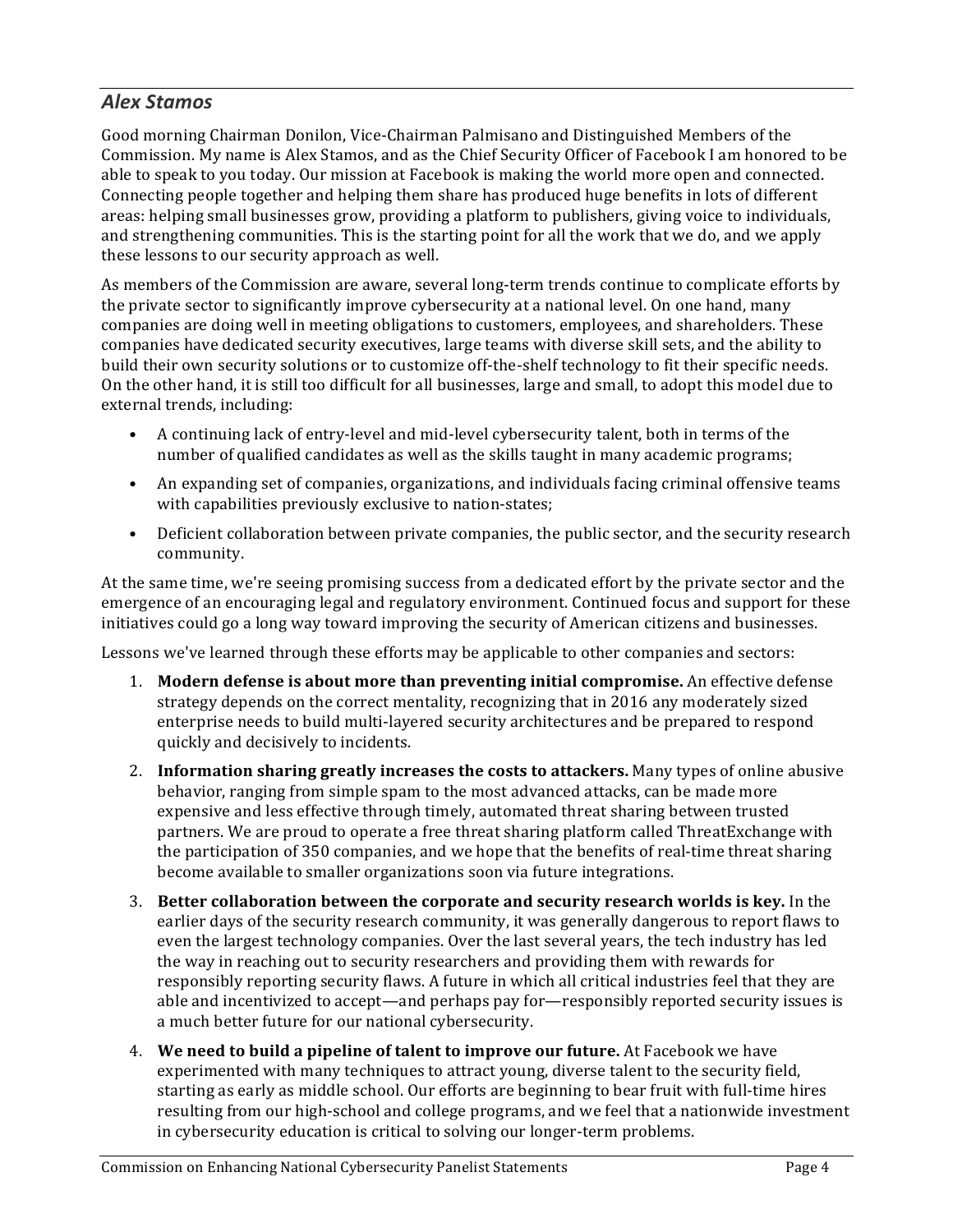I appreciate the opportunity to discuss these and other topics that may be useful to the Commission.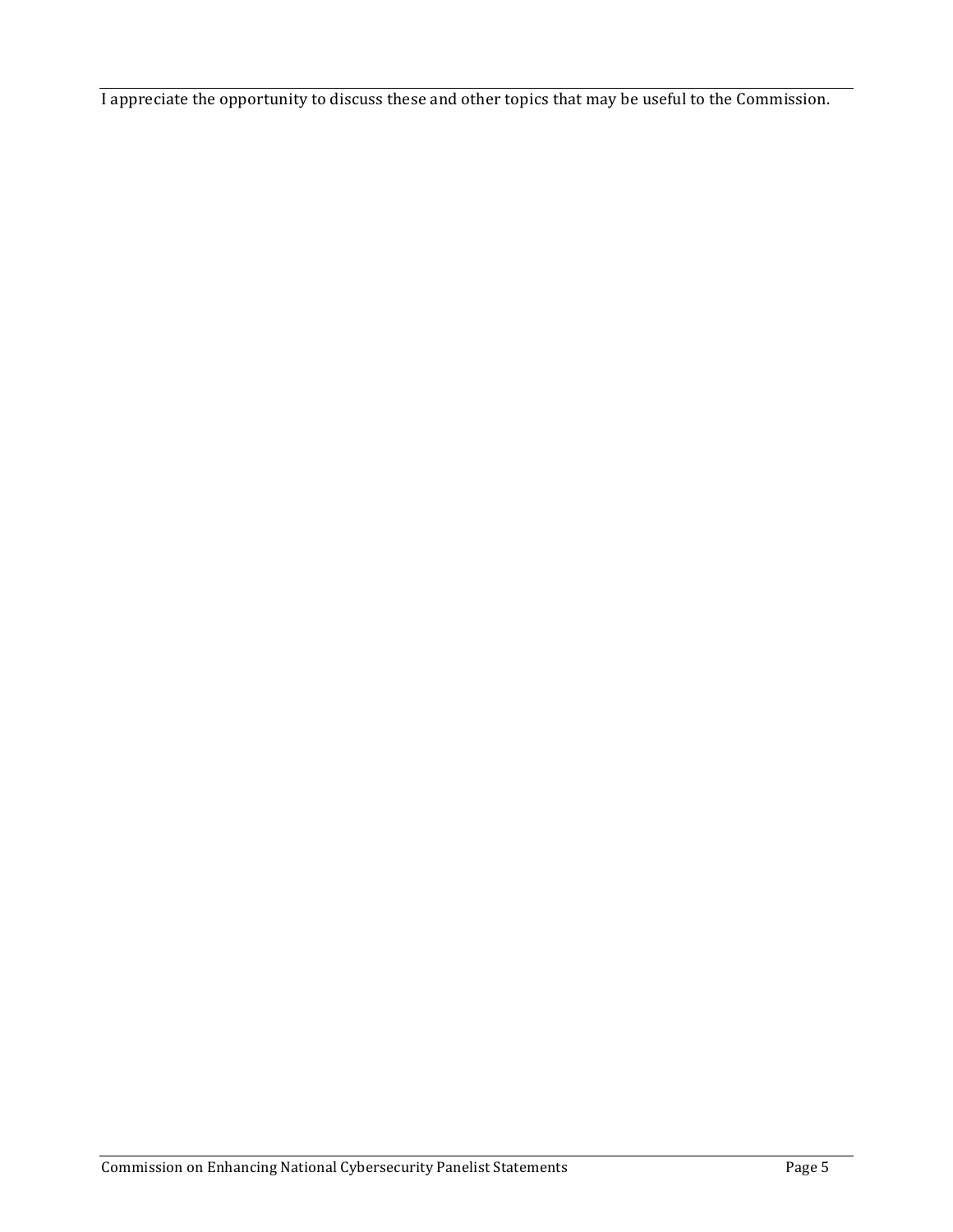## *Thomas Andriola*

Good morning. Thank you for the opportunity to participate on this panel and describe the University of California's (UC) current strategies for managing cyber-risk, as well as to share a few opportunities we see for securing the digital economy through stronger collaborations in cybersecurity.

#### **Overview of UC**

The University of California system – composed of ten campuses, five medical centers, and affiliations with three national laboratories – is a global leader in education, research, health care, public service, and innovation. We have more than 238,000 students, 190,000 faculty and staff, and 1.7 million alumni living and working around the world. We offer 150 academic disciplines, 600 graduate degree programs, and have produced 61 Nobel laureates.

Many of California's leading industries grew from UC research, including biotechnology, computing, semiconductors, telecommunications, and agriculture. We have 12,559 active patents, with 840 startups founded to date on UC patents. As the nation's largest recipient of federal funding for academic research, we secure \$7 in federal and private dollars for every \$1 in research funding provided by the state of California. And UC helps drive California's economy, generating over \$46 billion in annual economic activity for the state.

#### **The Open Research Environment**

Innovation is the hallmark of any research university, and for UC, innovation defines both our past and our future. We steadily protect the core values of an open environment that we believe fuels innovation – academic freedom, the exchange of ideas, and collaboration among researchers and institutions all over the world. We are committed to maintaining this open environment not only to advance research and scholarship, but also because it serves and ultimately benefits society at large from patients receiving the latest treatments, to farmers getting new tools to increase their yields, to private citizens breathing cleaner air. Our education, research, health care, and public service mission requires that we balance our responsibility to manage security and protect data with the need to foster a collaborative, innovative academic and research environment.

It is, though, a significant challenge. While maintaining this open environment, we have to comply with state and federal privacy regulations; we must protect our intellectual property, the foundation for our ability to help solve the world's problems; and we must adapt to their ever-changing threats that exist in today's connected world.

Our approach, therefore, is to continually prioritize risk and implement strategies across five key areas, recognizing that our needs and focus must change as the digital world evolves:

- **Governance**. We have convened a cybersecurity governance committee that includes representation from all UC locations and includes executive leaders in academia, administration, faculty, and technology. It is critical in the university culture to engage these voices in the conversations and decisions about managing security, privacy, and the open research environment.
- **Risk Management**. We have implemented a cyber-risk management approach that is based on international standards and strives for consistent methods of assessing and measuring risk across the multiple units and locations that comprise UC.
- **Modernizing Technology**. We are now leveraging our unique nature, size, and scale to bring state-of-the art technology to our locations. Higher education is one of the last industries to fully move to digital business, and until now we had not consistently been taking advantage of the latest technologies and services.
- **Developing Common Solutions**. We are adopting approaches that enable us to collaborate and more strategically work together as a single entity, rather than operating as individual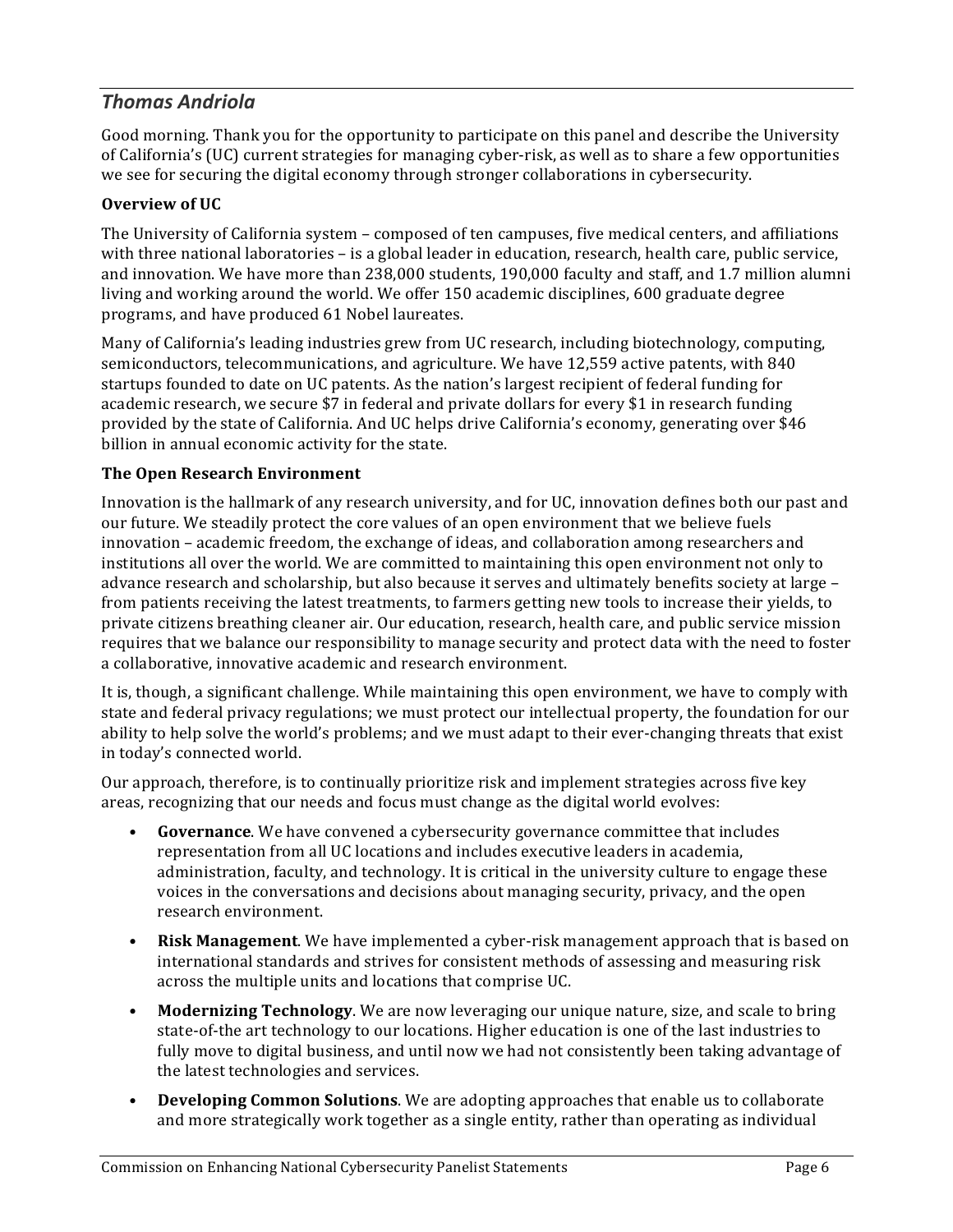campuses. Coordination translates to better protection. For example, we now can detect the same attacker profiles at multiple locations, and share warnings and strategies in timeframes much more quickly than in the past.

• **Culture Change**. We are fostering a culture where everyone is aware of their cybersecurity responsibilities. Our greatest risk comes from people not understanding today's threat environment or how to reduce risk. We have implemented training for all faculty and staff, advanced training for information security personnel, and teamed up with partners to improve our cyber awareness.

#### **New Directions**

Given the rapidly changing threat landscape and the reality that resources will always be limited, UC welcomes greater collaboration across sectors as the best means to manage cyber-risk more effectively. 

- Information Sharing. Of particular importance is increased intelligence sharing to detect and respond to threats. Certainly a level of sharing occurs today, but impediments to effective communication also exist: Stale information, duplicative alerting, and classification tiers for receiving alerts may delay detection and response; not everyone is in the "circle of trust" who should be. Thus, collaborative arrangements among agencies and institutions should be developed to enable the timely, accurate sharing of threat intelligence.
- Solutions Creation. Collaboration not only enhances our ability to respond to threats but, perhaps more importantly, provides avenues to new solutions. Universities have access to some of the brightest minds in the field and adjacent fields which could add value into the cyber challenge. An example is this very Center for Long-Term Cybersecurity at UC Berkeley. Government and the private sector need to take advantage of this. Greater public-private partnership is needed to enable universities to launch joint research ventures for developing the strategies and tools to combat threats.
- Workforce Development. The current scarcity of cybersecurity professionals in the market, including the high salaries these professionals command, compounds the challenges for public and private organizations alike. By 2019, a global shortage of 2 million cybersecurity professionals is expected, according to ISACA (formerly called the Information Systems Audit and Control Association). Programs should be established to mobilize our universities to assist in the development of the cybersecurity workforce. The environment of advanced research  $\&$ workforce development working hand-in-hand is essential to staying ahead of bad actors.

For UC, managing cyber-risk is simply the new norm. We supported California through its agrarian, industrial, and information periods. We continue to evolve and support it in the digital age. Cyber-risk is here for the long haul. It is a long-term game. We will continually revise and refine our approaches as threats and technologies evolve. But our best, long-term strategy will always be to work together across universities, governmental agencies, and the private sector.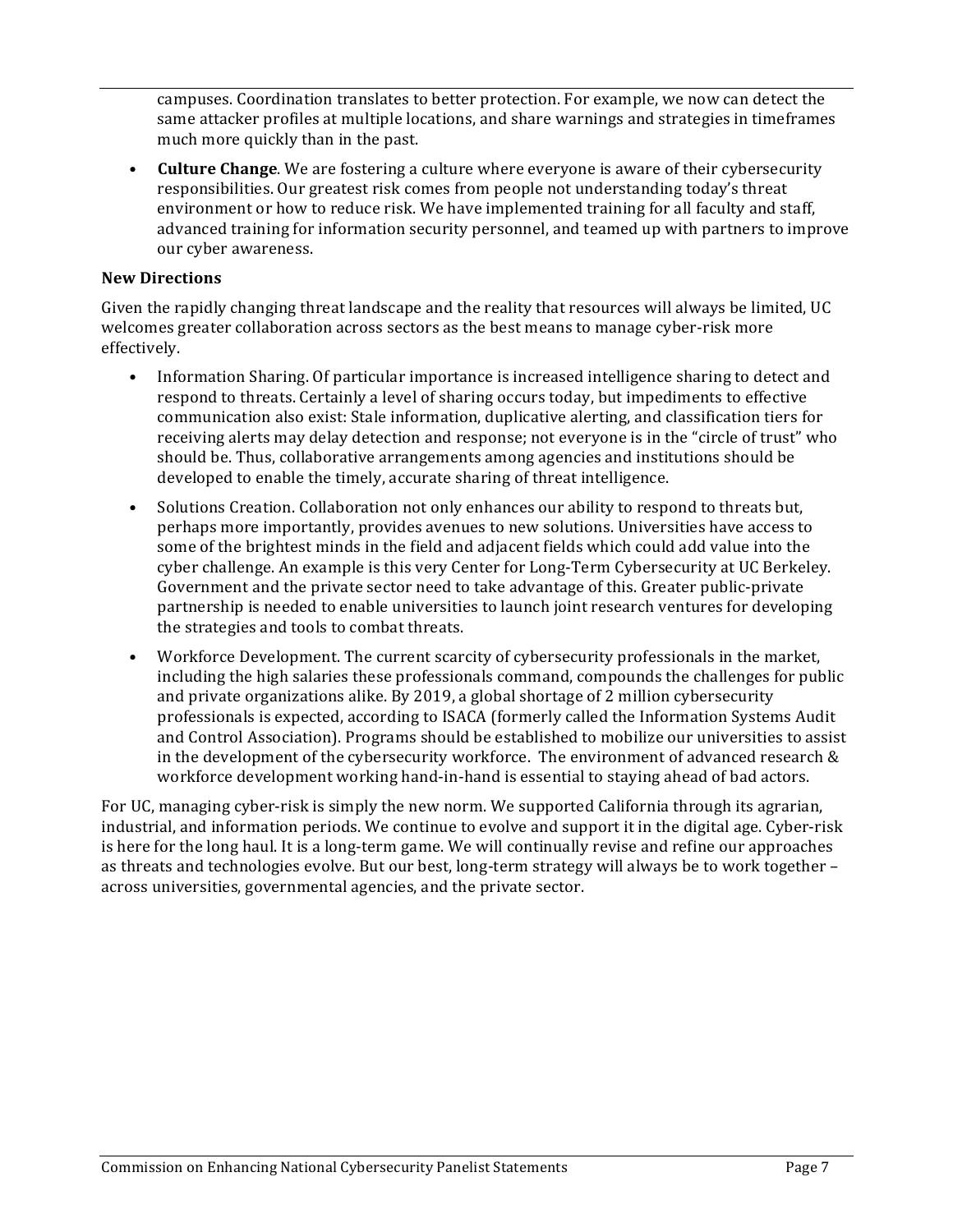## *Dr. Cynthia Dwork*

I will talk about Differential Privacy, a definition of privacy, and a collection of supporting algorithmic techniques, tailored for privacy-preserving statistical analysis of large datasets.

I will begin with an example of the kind of problem the concept was designed to address, called a "differencing attack." Suppose a data analyst is told the number of Microsoft employees with the sickle cell trait, that is, one gene for sickle cell disease. This quantity "feels" non-disclosive, and seems safe to release. Let's say the answer is 298 (this number is made up). If the analyst also obtains the exact number of Microsoft employees – other than distinguished scientists with very curly hair – who have the sickle cell trait, then my sickle cell status can be deduced.

This is a special case of the *Fundamental Law of Information Recovery*: overly accurate estimates of too many statistics can completely destroy privacy. The differencing attack does not involve "tracing a value back to the owner" or "de-anonymizing" data. The notion of "personally identifiable information" does not arise. The attack works because statistics combine in unfortunate ways.

Differential privacy is a promise that an individual data contributor will not be affected, adversely or otherwise, by allowing her data to be used in any study or analysis, no matter what other studies, data sets, or information sources, are available. At their best, differentially private algorithms can make confidential data widely available for accurate data analysis, without resorting to data clean rooms, data usage agreements, data protection plans, or restricted views. Nonetheless, data utility will eventually be consumed: the Fundamental Law of Information Recovery can no more be circumvented than can the laws of physics. The goal of algorithmic research on differential privacy is to postpone this inevitability as long as possible.

Differential privacy is the only known approach to privacy-preserving data analysis that can measure and control privacy loss accumulating over multiple analyses (as in the differencing attack above) and participation in multiple datasets. This signal capability makes it possible to "program" in a differentially private fashion. In ordinary, non-private computation, anything computable can be computed using only addition and multiplication, but this is not how programmers work. Algorithm design is the creative combining of appropriate computational primitives to carry out a sophisticated computational task, while minimizing the consumption of key resources, such as time and space. Similarly, differentially private algorithm design is the creative combining of simple differentially private primitives to perform a sophisticated analytical task, while also minimizing privacy loss and inaccuracy, in addition to the usual resources. As a rule, the inaccuracy is independent of the size of the database, so, speaking intuitively, when the dataset is large the signal dominates the noise; when the dataset is small this is not the case. This is precisely what we desire; think of the case of a dataset of size one: to ensure privacy the noise *must* drown the signal.

Differential privacy is the *wrong* technique for finding a needle in a haystack, searching out the terrorist. Designed to preserve the privacy of everybody  $-$  even the needles  $-$  the goal is to solicit participation, without fear of repercussion, for a public good, such as learning that smoking causes cancer, and other facts of life. Indeed, it is often the outliers who most need protection.

There are two popularly studied modes of operation. In the "local" model, differential privacy is applied to the data themselves, generalizing a 1965 technique, randomized response, used in the social sciences to study the prevalence of embarrassing or illegal behaviors. In the consumer setting this is described as "pushing the trust boundary out to the client." The "trusted center," or simply "centralized," model is exemplified by a federal statistical agency, such as the census. Here, raw data are collected and differential privacy is used to create summary statistics, synthetic data, histograms, etc., and to respond to specific statistical queries.

Differential privacy adopts a traditional cybersecurity mindset: adversarial "data analysts" are assumed to be sophisticated cyber actors, with access to large troves of side information easily accessed in a networked world – perhaps owned by the very companies or government agencies that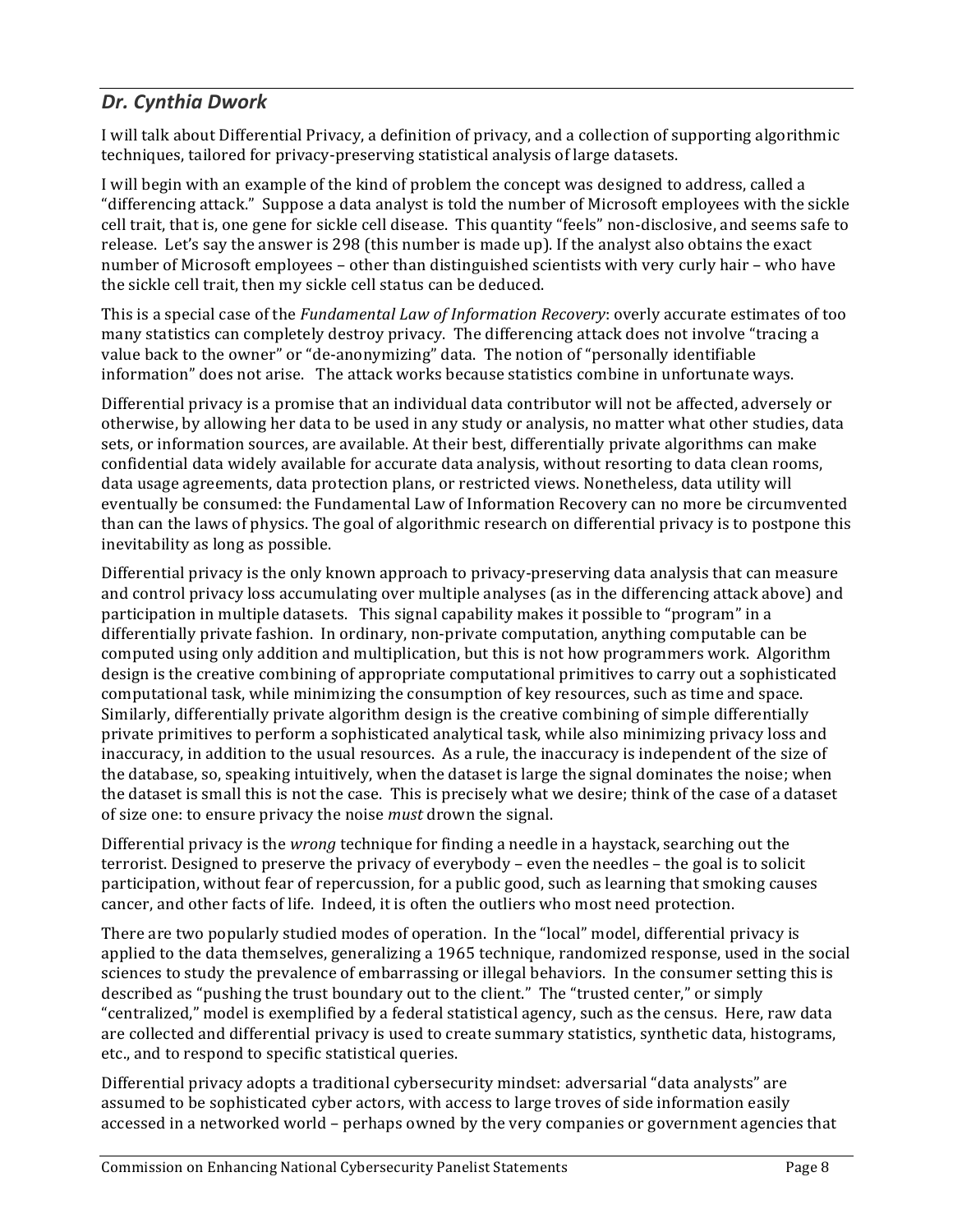employ the adversary – and that can be brought to bear to exploit vulnerabilities in a privacyprotective information system.

Google uses differential privacy in the local model to identify dangerous websites that are popular among the users of Chrome. At the 2016 Apple World Wide Developers Conference, Apple announced the deployment of differential privacy, again in the local model, in iOS 10 for a variety of data analytics, such as learning new terms for QuickType suggestions. The common factor in these two examples  $$ one for cybersecurity and the other for a competitive user experience – is compliance with a strong non-technical privacy promise via adherence to a rigorous mathematical guarantee.

The US Census Bureau uses a variant of differential privacy in the centralized model in its OnTheMap website to provide statistics about where people work and where workers live. Projects and prototypes for other centralized model systems are under construction in several places, including the Privacy Tools for Sharing Research Data project at Harvard and a pilot reporting system for aggregated smartgrid data as an approach to compliance with a ruling of the California Public Utilities Commission (a joint effort between Microsoft and a California power company).

Differential privacy can have applications in the context of finding "bad actors" or "patients zero". First, it can provide the means for learning "normal" or "typical" behavioral patterns, in a privacypreserving fashion. In other words, it can be used to *define* the needles by contrasting them with "normal". Second, the concept can be modified to distinguish between parties for whom privacy is explicitly protected, and a targeted subgroup for whom it is not. (This direction has been raised in a 2010 patent and a 2016 PNAS paper, but has not yet been widely studied.)

Originally designed with applications in mind such as traditional census uses, privacy-preserving early detection of epidemics from over-the-counter drug purchases, and discovery of systematic racial discrimination in home lending reports, differential privacy has also been suggested by the Defense Manpower Data Center (the central repository of Department of Defense (DoD) Human Resource Information), to enlist non-traditional data sources such as social media data to obtain insights relevant to improving personnel readiness and retention.

I close with three policy recommendations. First, *Publish Your Epsilons*. Differentially private algorithms are equipped with a privacy parameter, usually called epsilon, specifying an upper limit on permitted privacy loss in the execution of the algorithm. Algorithms that do not satisfy differential privacy have a bound of  $\infty$  (infinity). By maintaining a registry of privacy loss, akin to a toxic release registry, we provide a path to determining the human value of the mathematical measurement, just we have learned the human value of a fixed unit of time; we stimulate competition to obtain better analyses at lower privacy costs; and we engage those who traffic in the data of individuals in the effort to protect their privacy.

Second, *Establish and Maintain a list of approved private data analysis techniques and appropriate applications*. To remain current, to evolve toward being comprehensive, to accommodate contexts that were not previously anticipated, and to take into account new developments in the scientific community's constantly evolving understanding of data privacy risks and countermeasures (which may lead to either additions or deletions from the list), the list should be maintained by a periodically convened task force including data privacy experts from computer science, statistics, and law, as well as ethicists, members of Institutional Review Boards, and researchers who do various kinds of humansubjects research.

Third, *Consider Restraint*. In a data-rich world, the challenges revolve around the trade-off between what can be done and acceptance of the fundamental truth that overly accurate estimates of too many statistics can destroy privacy. If we are interested in privacy, sometimes restraint might be the right approach.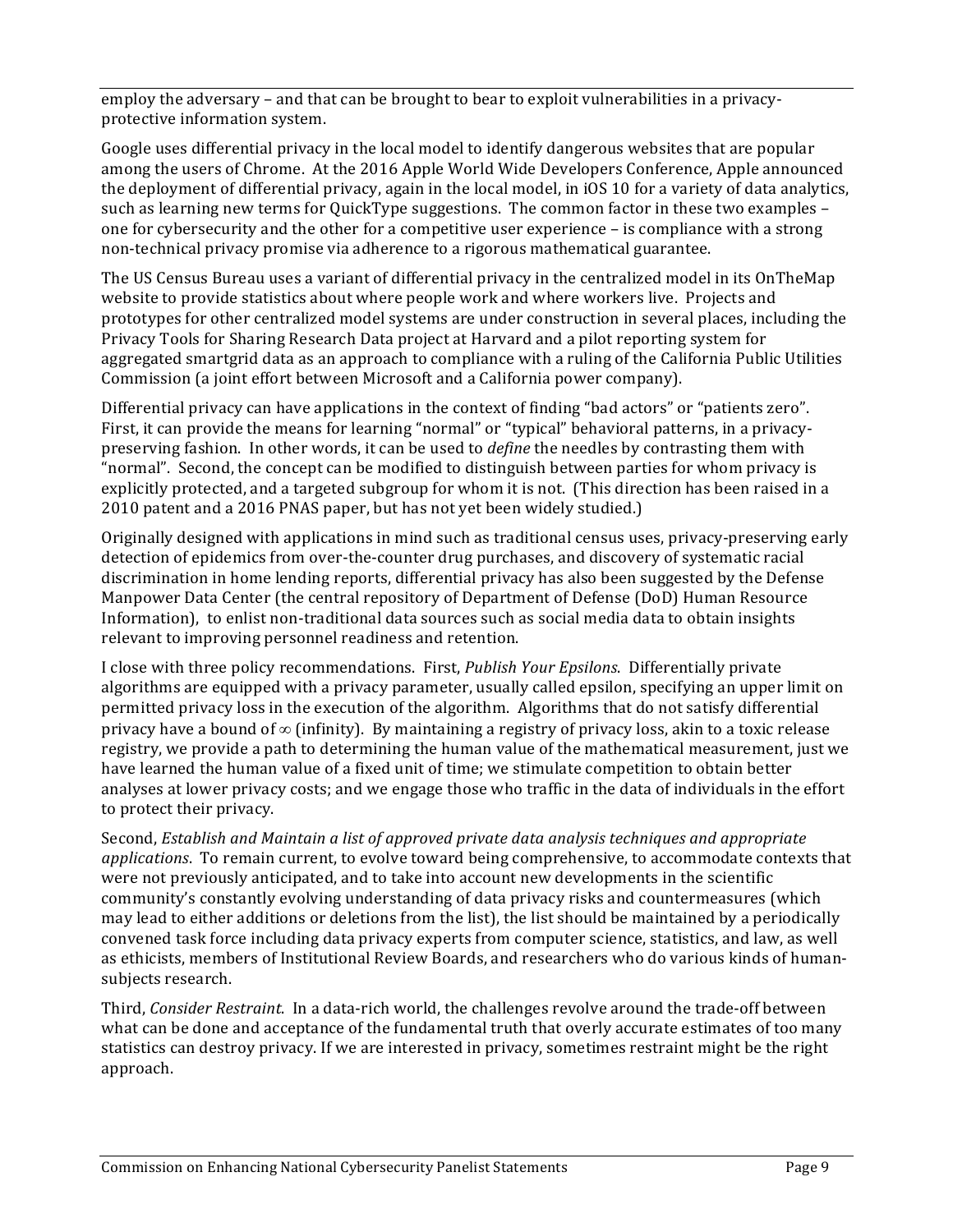## *Eric Grosse*

Good morning Chairman Donilon and members of the Commission on Enhancing National Cybersecurity. I appreciate the opportunity to participate in this discussion regarding collaboration models for addressing cybersecurity challenges.

My name is Eric Grosse and I am a Vice President Security Engineering at Google. Over the past decade I built up the core team of over 500 people in security and privacy at Google. Our work includes expanding the use of network encryption, strengthening consumer authentication technology, detection and blocking of foreign espionage, transparency on government requests for data, sophisticated malware analysis, and creating tools and frameworks for safer building of web applications. Recently, I have stepped down from overseeing the entire security team, and have returned to day-to-day security engineering work.

Today I would like to talk about two themes that undergird important advances in securing the digital economy: collaboration and transparency.

#### Collaboration and the Digital Economy

A safe Internet is essential not just for any one company, but for everyone who connects to it. When I first began working on security research, networks were often relatively small, and comprised trusted entities. Now we see over three million new smartphones coming online each day, and the picture of who is connected to whom is rapidly evolving. And so are the threats.

At Google, while we believe that it is important to keep our own users and systems secure, we also use our resources to collaborate with others in ways that we hope can help all of the Internet's users. I will discuss two important collaborations here.

**Vulnerability Reporting**: Google has for years helped to lead discussion and progress in the practice of vulnerability reporting and disclosure. Online security is a difficult task and as the people looking to exploit vulnerabilities become more sophisticated, the defenses must keep pace. We take very seriously the idea that vulnerabilities should be reported promptly to the impacted entities so that the problems can also be addressed promptly. We have spent significant sums in money and human resources to encourage this.

Of course our focus is not limited to our code and products. In 2014, a team at Google created Project Zero, which looks at the software and systems that we use everyday, not just our own. When the Project Zero researchers discover a vulnerability, they do the responsible thing and inform the people who maintain the impacted technology, so they can fix it. While we have found and reported vulnerabilities to many different companies (some of them well known), this work is especially useful when it comes to the open source projects that are essential for the Internet, and which are maintained by just a few dedicated people.

Governments, of course, also have researchers that uncover vulnerabilities and in the US there is a process through which these vulnerabilities are reviewed and recommendations are made on how to handle them. At the beginning of 2014—after a review and comment process—the President's Review Group on Intelligence and Communications Technologies pledged that the government would rebalance its assessment toward favoring disclosure of zero-day vulnerabilities to vendors. The President repeated this pledge, noting exceptions for national security and law enforcement.

I have been watching and trying to understand how the new policy compares with the comparable Google-related efforts I just described. I wish it were easier to assess. Collaboration requires an accumulation of trust over time, and the government is missing an opportunity here. As an example of the sort of thing I admire, in the early days of Android, NSA's Information Assurance Directorate shared with us important vulnerability findings, which we fixed. The government should say more about how much of this zero-day reporting it does.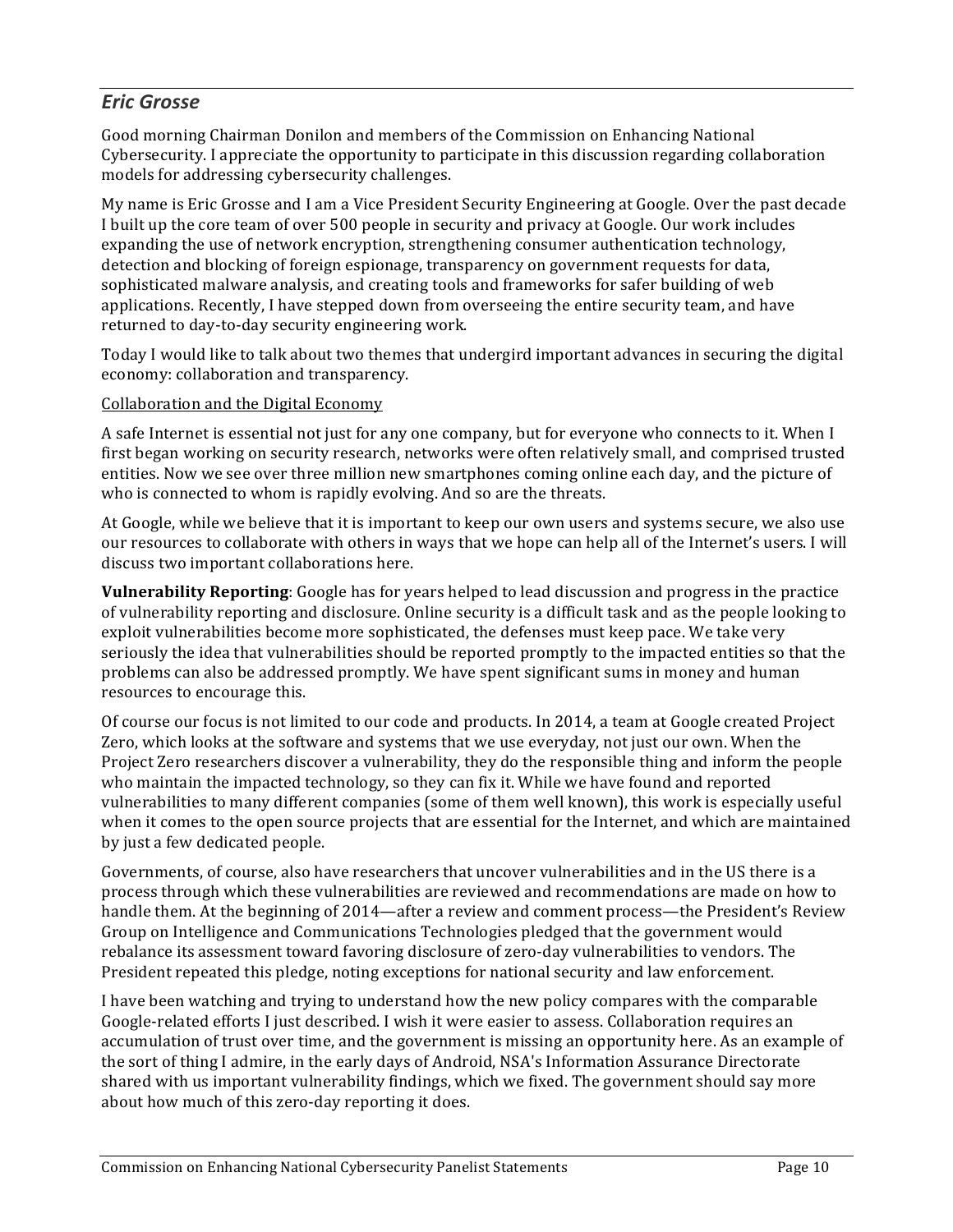**Threat Sharing**. Reporting zero-day vulnerabilities to the software author is simple compared to the challenges of sharing threat signals, another hot area of interest in public/private cooperation. It may be helpful to mention one method I've observed work well. Google participates in a Bay Area CSO Council that has a working group of a dozen or so companies that share threat signals. We're pretty good these days at detection of threats and attribution. In this group we're comfortable sharing at the incident responder level with a few other trustworthy individuals. However sharing at a wider scale would not be productive, as leaks render the information useless as adversaries can leverage it to hide better. Threat sharing is challenging.

#### Transparency and the Digital Economy

In addition to collaboration, transparency is an important element of successful collaboration for security and it exists in many forms. To take one example, some of the foundational code that underpins the current state-of-the-art for encryption is open source code, meaning anyone who wants can examine the code and take comfort in knowing how it operates. This transparency is precisely what has helped to make some of these popular standards so ubiquitous.

Of course it's not only open source code in our, or any major company's, systems. But the larger point gives an important insight into how transparency helps with the work we do. Opening up details whether it's code or other information—so they can be seen and understood by others can be a useful and powerful tool.

To illustrate further, I'll share three examples that show some of the ways transparency operates across the Internet's different constituencies, from end users to other companies, researchers, and government actors.

**Android Permissions Model**. First, at a base level, when assessing the security of a system, it is useful to know who has access to the system and to have control over the various access points. With this knowledge and control it is easier to audit or understand the scope of access. Processes like our updated Android Permissions model and the corresponding model in iOS let users see when an application is asking for permission to obtain specific kinds of data from their device or account and they can grant (or limit) that permission.

**Certificate Transparency**. Second, we have also helped to pioneer an open framework for monitoring and auditing TLS certificates in nearly real time. Certificate Transparency makes it possible to detect TLS certificates that have been mistakenly issued by a certificate authority or maliciously acquired from an otherwise unimpeachable certificate authority. End users may not be interested in directly reviewing this information themselves, but it is valuable for domain owners, certificate authorities, and browser manufacturers, all of whom have a vested interest in maintaining the health and integrity of the TLS certificate system.

**Transparency Report**. Finally, beginning in 2010, Google launched the Transparency Report, which in its first instantiation provided details about requests to access or remove data on our services. The Transparency Report has since grown.

While the Report doesn't work against malware or vulnerabilities in quite the same way that other code disclosures or reporting do, it is an important force that has helped us and others to speak more openly about security and data integrity on the Internet. The discourse enabled by this data has also allowed some additional transparency around requests made under the Foreign Intelligence Surveillance Act and National Security Letters. There is still a long way to go, but information like what you find in the Transparency Report from Google—and increasingly more and more companies—can lead to better Internet policies because we can see how laws play out on the ground.

In this vein, Google also has worked to be able to tell particular users when the government has made requests for their data. There are times when we are gagged from doing so, and in some cases it's easy to understand why. But systemic, indiscriminate and perpetual use of gag orders is corrosive of trust over time. Providers should be silenced from telling users about requests only when there is truly a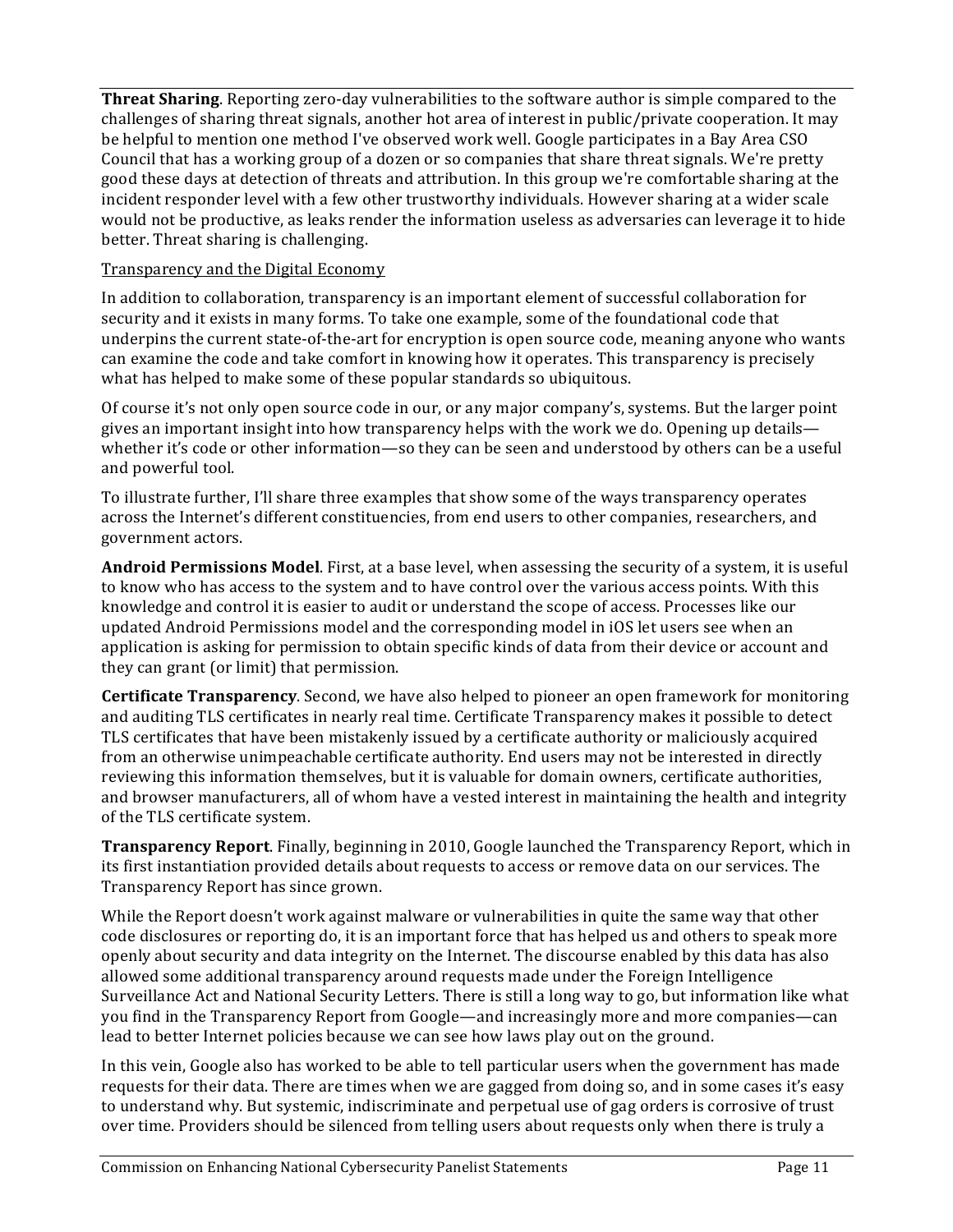need to do so, and not forever. The government too should be more transparent with those users. In the long run, this will bring greater legitimacy to the laws and confidence in the system.

#### Conclusion

The principles of collaboration and transparency have evolved over time while their importance as tools in our work to secure the Internet has grown. I appreciate this Commission's work to investigate this topic as I think understanding the complex ways these themes operate across many sectors—with varying degrees of modern and legacy systems to secure—is essential to approaching the tasks you have set out to address.

I would be happy to answer questions if you have any.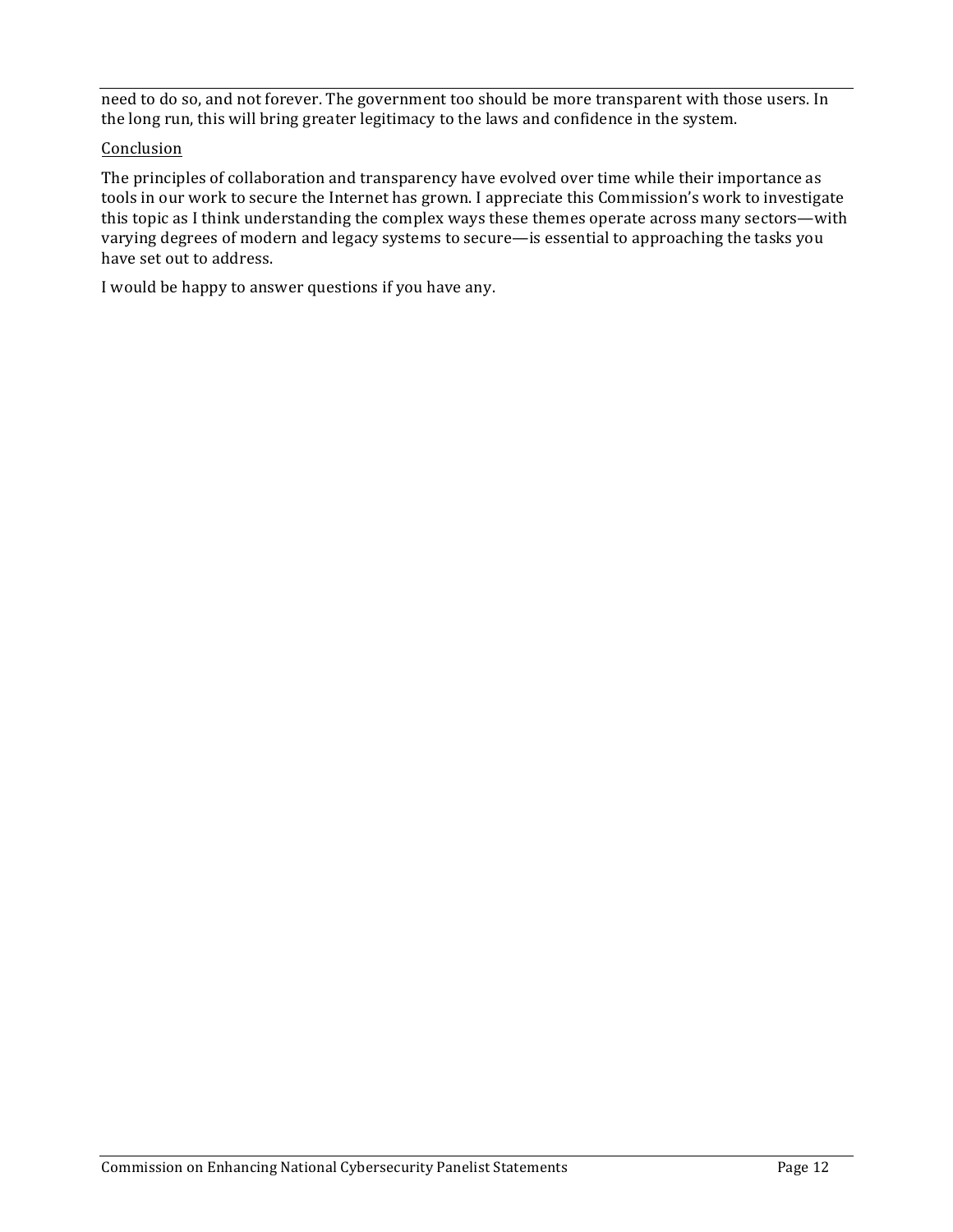## *Eli Sugarman*

#### **I. Introduction**

Thank you for inviting me today to address the Commission on Enhancing National Cybersecurity. It's a privilege to do so, especially on the campus of UC Berkeley, a long-standing partner of the Hewlett Foundation. Our Cyber Initiative, which I manage, made a \$15 million grant in 2014 to establish the university's Center for Long-Term Cybersecurity (CLTC) – the host of today's meeting. CLTC's innovative approach to cybersecurity research and education is helping to build a more capable and interdisciplinary cybersecurity policy field.

I will focus my remarks on the role of philanthropy supporting collaboration among government, the private sector, and civil society to address cybersecurity challenges. Before doing so, a few words of context: The William and Flora Hewlett Foundation is a private charitable foundation headquartered across the bay in Menlo Park. It was established 50 years ago to serve the public interest, and since that time has made more than \$5.5 billion in grants on issues ranging from education to the environment to cybersecurity. We address complex public policy problems with long-term, strategic grantmaking approaches.<sup>1</sup> The foundation has a long-standing interest in national security, including prior initiatives focused on conflict prevention and nuclear security.

Two years ago, we launched the Cyber Initiative, a 5-year \$65 million effort to cultivate a field that develops thoughtful, multidisciplinary solutions to complex cyber policy challenges. We make grants focused around five core objectives:

- Building the capacity of civil society organizations;
- Building the capacity of decision-makers and influencers;
- Building a robust network of experts;
- Generating policy-driven research and thought leadership; and,
- Catalyzing additional funding.

The Hewlett Foundation is a non-partisan funder with a diverse set of grantees – including think tanks representing a range of political and ideological perspectives and research universities such as UC Berkeley. We strive to support a more informed, inclusive, and open conversation about cybersecurity policy issues. We purposely fund grantees with different viewpoints who disagree with one another in service to building a true marketplace of ideas on cybersecurity. We pursue this approach because, while we seek better policy outcomes, we're agnostic as to what they are. We're also interested in helping to bridge key trust deficits in the field, like those between Washington and Silicon Valley, or between those who view cyber policy primarily through the lens of national security and those for whom privacy and civil rights are paramount, to take just two examples.

We believe that our Cyber Initiative has an important role to play, but cannot succeed by itself. We are trying to show other private foundations what can be done while encouraging other funders, including government and industry, to widen their focus.

#### **II. The Cybersecurity Challenge**

<u> 1989 - Johann Stein, marwolaethau a bh</u>

Decision-makers in and out of government are struggling to make informed and sophisticated decisions about cyber policy and security matters in part because of long-trusted Industrial Age norms and laws that may be ill-suited for an information era. They are uncertain about the nature of the key problems; how to properly balance competing values, such as national security and civil liberties; or

<sup>&</sup>lt;sup>1</sup> In accordance with limitations imposed by federal law, the Hewlett Foundation does not engage in lobbying or earmark its funds for lobbying activities. The foundation's funding for policy work is limited to permissible forms of support only, such as general operating support grants that grantees can allocate at their discretion and project support grants for non-lobbying activities (e.g., public education and nonpartisan research).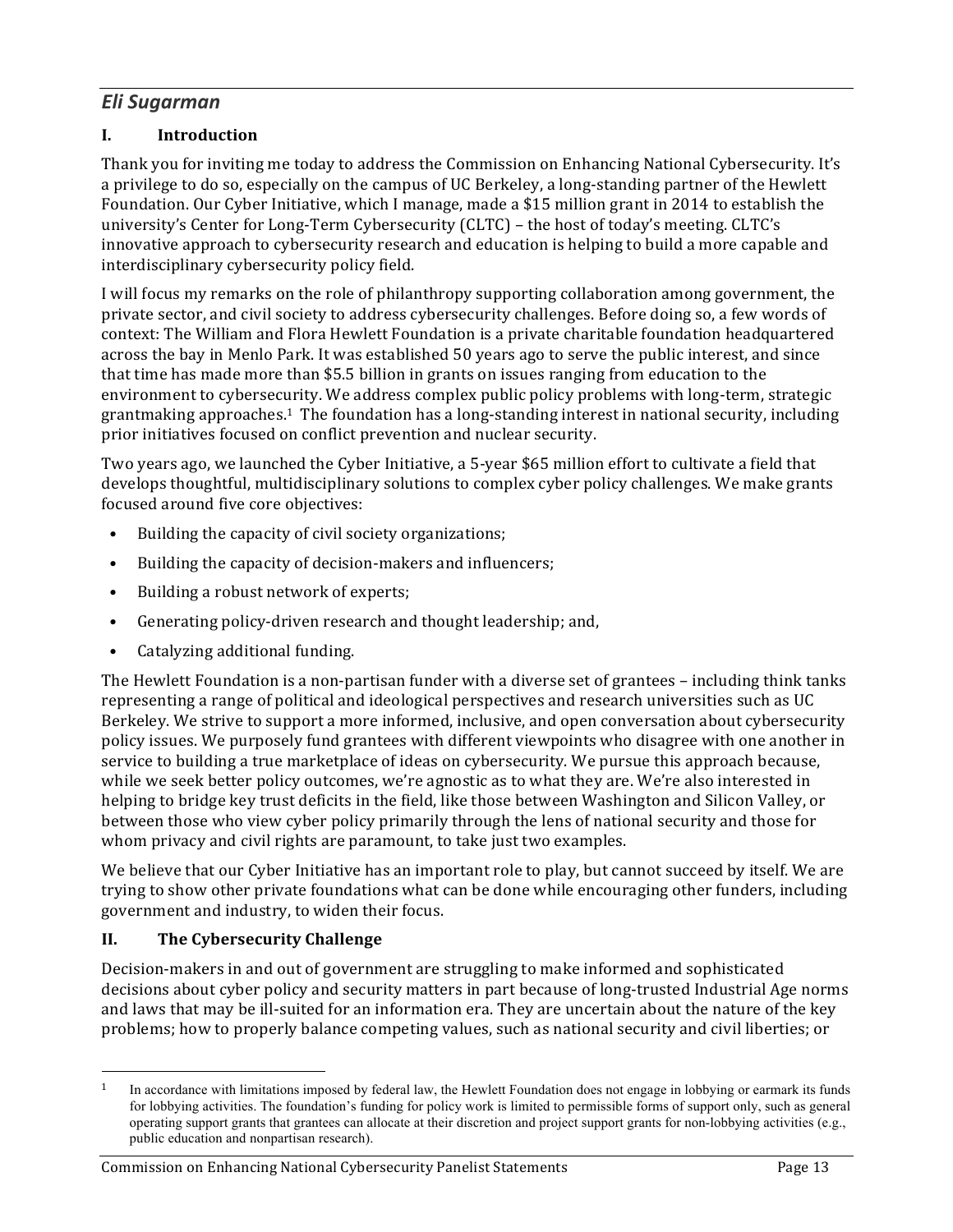grasp the long-term impacts or tradeoffs embodied in their decisions. In crucial respects the field is still embryonic: too underdeveloped to provide the information, policy frameworks, venues for dialogue, and leadership required to drive more effective policy decisions and strategies.

In the meantime, global Internet traffic continues its explosive growth, as does the number of Internetconnected devices and sensors (the "Internet of Things"). Digital technologies promise greater access to information, increased efficiency and economic growth, opportunities for creativity and expression, and new forms of social interaction. Balanced against this progress, we know that there can be a variety of unintended, often negative, societal implications associated with new technologies and complex systems. 

People need to be able to count on the digital tools of their everyday lives even though every new Internet user and/or device is another potential vector for malicious actors to exploit. They need trustworthy devices and systems that function as expected. Disruptions to such trustworthiness whether due to the purposeful actions of an adversary or an unexpected, emergent property of a complex system—could give rise to serious threats to national security, commerce, societies and individuals alike. The decisions policymakers make about how to manage these risks, moreover, will likely have enormous consequences for the public interest, privacy and civil liberties, the economy, and international relations in the future.

Our views are premised on the firm belief that technology alone cannot protect us from cybersecurity threats. As the controversy over encryption illustrates all too clearly, we need smart policy to frame critical choices and manage the institutions, networks, and behaviors that operate in cyberspace. Such policy frameworks do more than help to resolve the crises of the moment: they set a path that shapes future decisions and events. They must, as such, be formed with the future, as well as the present, in mind. It is dangerous to build a road without a clear idea of where you want to go.

Yet funding to develop long-term cybersecurity policy for the benefit of the broad public is practically non-existent. Private companies underwrite cybersecurity efforts focused on their own commercial interests and the defense of their own networks, while public funding from the Department of Homeland Security, the National Science Foundation, the Defense Advanced Research Projects Agency, and other government sources focuses almost entirely on technical cybersecurity research and education.

Philanthropic institutions can help to fill this gap. They are neutral players without a direct interest in the outcomes of debates about cyber policy, with flexible resources and the latitude to take a longterm, strategic approach to the issue. But they need to be activated. Among foundations and other donors, there is presently little appreciation for the pivotal role philanthropy can play and even less understanding of why it is needed. This Commission is uniquely positioned to call upon foundations and individual donors to step in. Engaging philanthropy is a low-cost but potentially effective way to unlock new funds, create much-needed policy frameworks, and develop a pipeline of experts to support cybersecurity both in the United States and globally.

#### **III.** The Potential of Philanthropy

Despite the urgent need for cybersecurity policy work, the universities, think tanks, civil society organizations, and other institutions most capable of doing it receive paltry support for the purpose. One might normally look to the national government to fill this funding gap. But even apart from the difficulty of generating new resources through congressional appropriations, the US government is ill suited to step in for at least two reasons. First, the government is (as it should be) principally focused on day-to-day cybersecurity imperatives, as opposed to long-term frameworks. Senior officials who want to take a more long-term, strategic approach oftentimes cannot do so, given the pressing demands of their positions and the need to extinguish recurrent cybersecurity "fires."

Second, the government faces a trust deficit with critical players whose participation is essential, as well as with segments of the American public and international community. This lack of trust makes it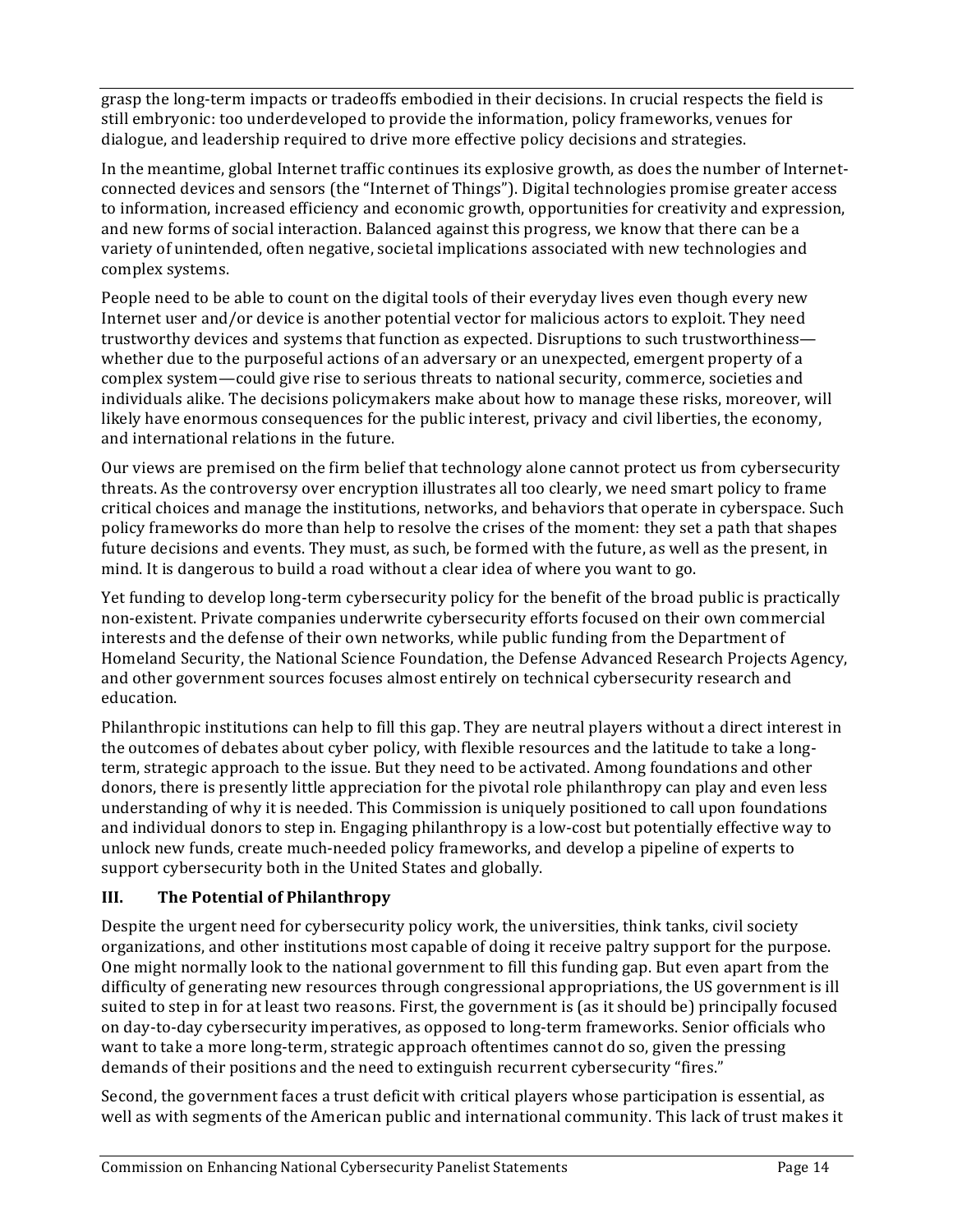difficult to get full participation and buy-in from the technology community and other stakeholders. The credibility of policy frameworks developed exclusively with government funding could also be called into question, potentially undermining the impact of such frameworks.

Companies, meanwhile, are mostly animated by commercial imperatives and short-term profits, not maximizing societal benefit over the long term. Not surprisingly, private sector funding focuses on developing new technologies and products and protecting immediate interests. The policy-oriented funding that the business community provides thus tends to be modest and focused on serving the government relations goals of individual companies.

Internet and technology entrepreneurs are, unfortunately, largely absent from the funding landscape. In an earlier era, individuals like Andrew Carnegie and John D. Rockefeller dedicated significant funds to help American society adapt to the industrialization that provided the basis for their fortunes. Today, very few if any leading Internet innovators or individual philanthropists are funding efforts to help American society understand and adapt to the security environment produced by the technologies they created and from which they profited.

Further, at many critical points throughout the United States' history, philanthropies have stepped in and provided critical resources to shore up the country's national security. For example, Alfred Lee Loomis funded groundbreaking research into radar detection systems and helped the U.S. government deploy them during World War II. He overcame bureaucratic obstacles to deliver a critical military capability. 

The upshot is an alarming gap in our ability to deal with cybersecurity risks—a gap whose importance and peril will grow over time. There is work that must be done, and soon: work the government cannot fund and the private sector will not fund. It is here that philanthropy can make a difference.

Many foundations acknowledge the importance of cybersecurity and have expressed a desire to engage. But most shy away, uncertain what they have to contribute to a problem this complex and difficult. A handful of large foundations have dipped their toes into the water, but largely to support open Internet and human rights-focused advocacy and research. Other foundations dedicate a portion of their more modest resources to studying national security dimensions of cybersecurity. The Hewlett Foundation's Cyber Initiative is the largest foundation effort to create long-term cybersecurity policy frameworks and educate well-rounded experts to apply them. Even taking all this together, it is far too little. Funding at the level of an order or magnitude larger (or more) is needed.

#### **IV.** Suggestions for the Commission

The Commission is uniquely positioned to engage funders, focus attention on the importance cyber policy issues, and catalyze an even more informed cybersecurity policy debate. Its mandate allows it to take a strategic, long-term perspective that typically eludes government. I encourage the Commission to consider the following ideas for its future work as well as its final report. The Commission should consider encouraging the U.S. government:

- Via the National Science Foundation and/or other grant-making/research institutions to fund multidisciplinary cybersecurity policy research (drawing upon both technical and social sciences disciplines) by universities, think-tanks, and other non-profit organizations;
- To engage philanthropic funders by: (i) sharing information about the high stakes involved in cybersecurity; (ii) exchanging views on key cybersecurity policy topics; and, (iii) identifying opportunities for collaboration, including funding of cybersecurity policy efforts;
- Especially the intelligence and law enforcement communities, to be more transparent and open about key dimensions of cybersecurity, thereby informing the public debate with facts and data and encouraging new voices to participate; and,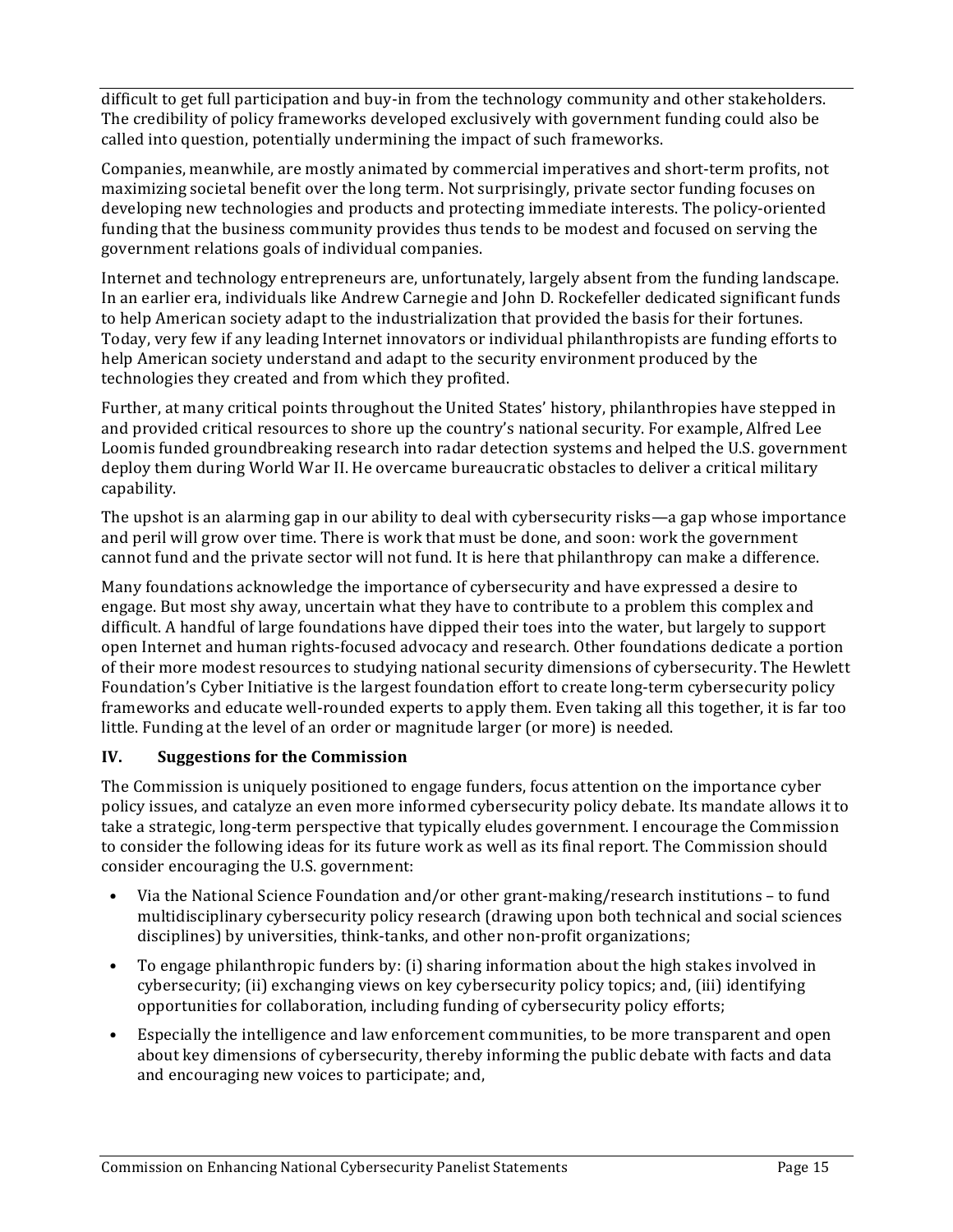• To partner with civil society organizations and other stakeholders to pursue creative ways to build trust, recognizing that the U.S. government cannot do so alone and needs the advice, support, and relationships with other stakeholders to arrive at optimal policy outcomes.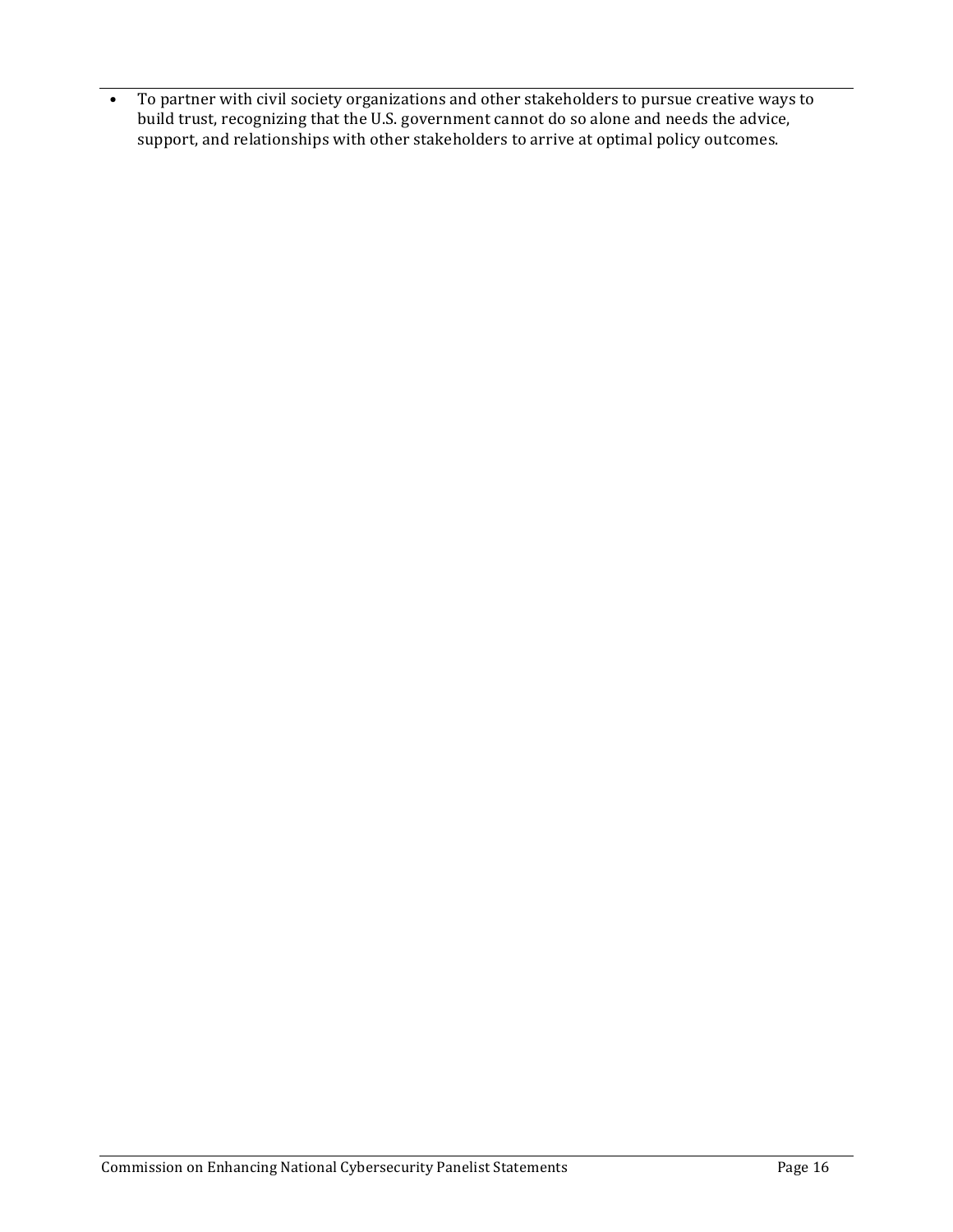## *Gilman Louie*

The United States needs to treat the Internet as a global resource and thus cyber security as a common interest for all responsible nation states. The United States needs to continue to engage with other countries in both bilaterally and multilaterally discussions. We cannot view Cyber Security as a domestic issue. We must work with other nation states and discourage a Balkanizing of the Internet. While each country has their own views as to what they need to have a safe and secure internet, we need to find common ground as it relates to critical infrastructure, financial transactions, commerce, criminal activities, intellectual and digital property, data, IoT and safety. The US must take a global leadership position in protecting this critical resource. The State Department, Commerce and FCC have major roles to play on cyber security.

Cyber security is not just a security issue, it's also a quality of service issue. Cyber threats and the need for ever increasing cyber security measures at each layer of the internet, reduces performance, reliability and trust while increasing cost, complexity, and vulnerability. The lack of trust and security leaves each institution, corporation, and citizen on their own. The lack of a secure Internet, materially negatively affects global productivity, trade, innovation, performance, trust and safety.

While law enforcement, intelligence and military have roles to play, a non-law enforcement, nonmilitary, non-intelligence, trusted agency needs to be the principal federal agency in charge. While there are great expertise and capabilities within the DHS, NSA and FBI, they are not appropriate lead agencies if we believe that cyber security is a global issue and that the Internet is a global resource. The current construct is not trusted globally and it is seen as adversarial by many in Industry. We need to find other solutions that involve our international partners and create public-private partnerships.

Cyber security requires information sharing between industry and governments. We must lower the barriers that inhibit information sharing and we need to develop solutions that allow threat sharing to be done at Internet speed. Industry needs to be viewed not only as a user of threat data and intelligence, but as an important source of threat data and intelligence. For many, Industry is the primary target of bad actors, which means that Industry is an important provider of threat intel. Unless we provide incentives, safe harbors and infrastructure for Industry to share, we will continue to have an incomplete awareness of the threats. It is difficult for Industry to share with federal agencies that can prosecute or have the mission to penetrate information security networks. It is also difficult for global companies, which almost all Internet companies are, to legally be required to share with one nation state while legally ignoring the legal requirements of another.

The National Commission for Review of the Research and Development Programs of the United States Intelligence Community (2013) published a special topic white paper entitled: The IC's Role within U.S. Cyber  $R&D$ . This paper pointed out the need for a new approach for U.S. cyber  $R&D$ . It outlined three guiding principals for US cyber R&D Investments:

- 1) Cyber R&D must be informed by full threat and vulnerability assessments.
- 2) A Cyber R&D framework must respect privacy and civil liberties.
- 3) Cyber R&D must be informed by information exchange.

It made the following recommendations:

- 1) Establish a national Cyber R&D agenda.
- 2) Determine what Cyber R&D is being done.
- 3) Examine and evaluate approaches to public-private partnerships for Cyber R&D.

The 2016 Federal Cybersecurity Research and Development Strategic Plan listed five recommendations:

1) Prioritize basic and long-term research in Federal Cybersecurity R&D.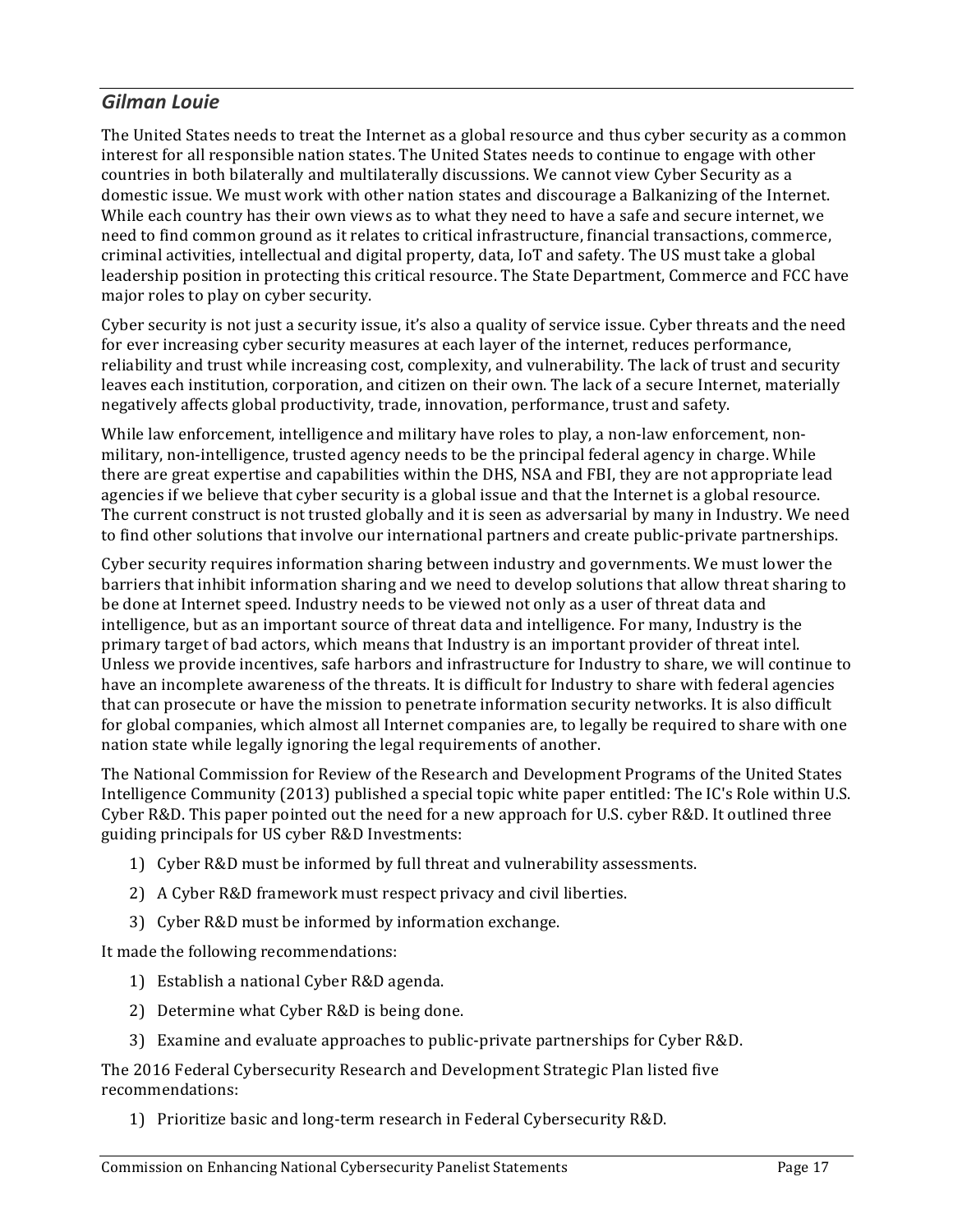- 2) Lower barriers and strengthen incentives for public and private organizations that would broaden participation in Cybersecurity R&D.
- 3) Assess barriers and identify incentives that could accelerate the transition of evidencevalidated effective and efficient Cybersecurity research results into adopted technologies, especially for emerging technologies and threats.
- 4) Expand the diversity of expertise in the Cybersecurity research community.
- 5) Expand diversity in the Cybersecurity workforce.

These reports as well as many others have made similar actionable recommendations for Federal Cyber R&D but progress has been slow, uncoordinated, and underfunded. We need the cooperation of both academia and industry. It is academia that develops the talent and research and industry that develops and sells the solutions. We need leadership and organization to execute a national R&D strategy.

The United States created the Internet. Our country is a global leader in making the Internet a global communications and information platform. Everyday, with new innovations, products and services, the world increases its dependency on the Internet. The United States must continue to be the leader in keeping the Internet open, safe and secure with a global, not just with a domestic, policy.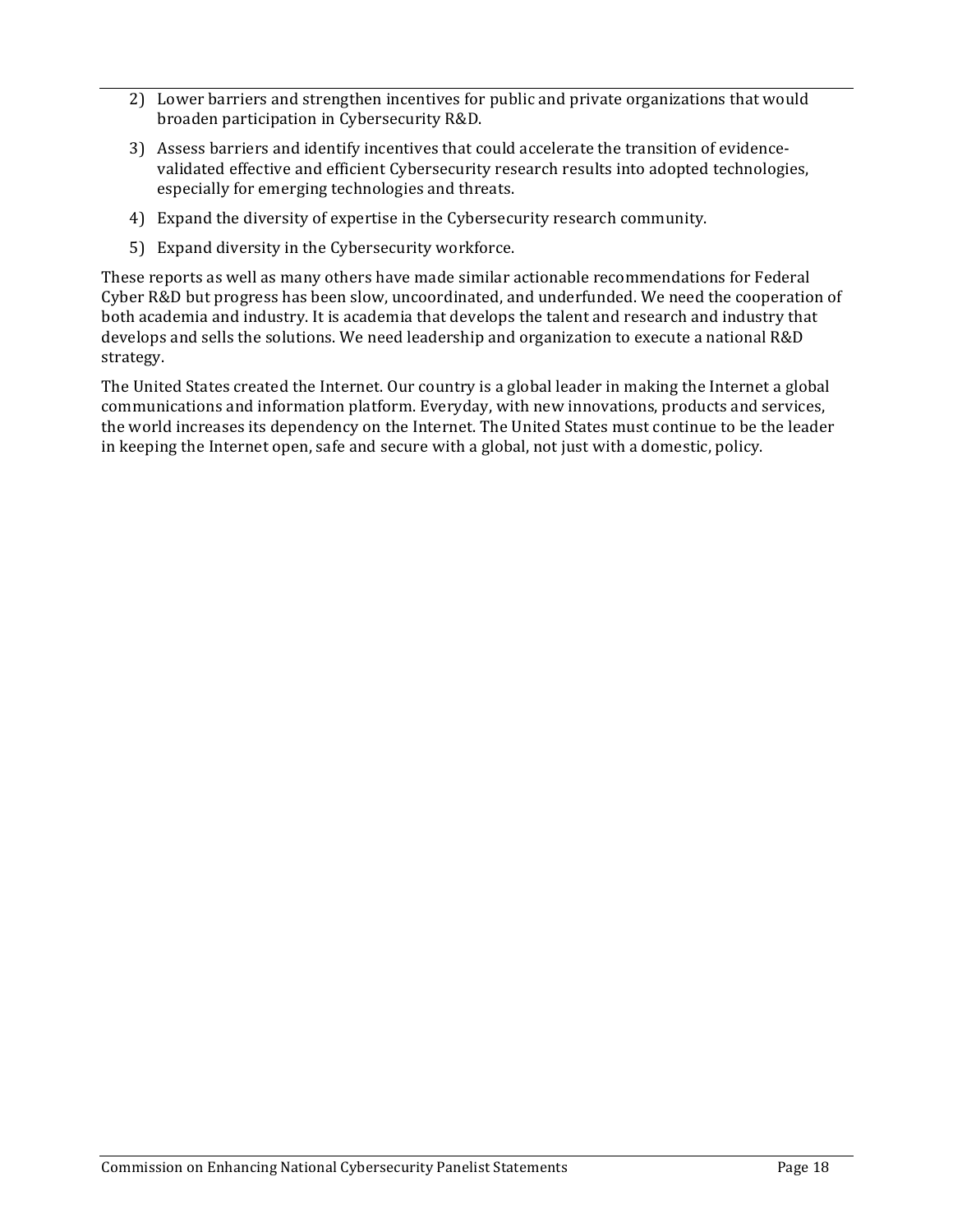## *Mark McLaughlin*

Good afternoon. My name is Mark McLaughlin. I'd like to thank Chair Donilon, Vice Chair Palmisano and the Commission for the opportunity to speak to you today about innovation and collaboration for the future of the digital economy.

Drawing on my experience as chairman, president and CEO of Palo Alto Networks, and as chairman of the President's National Security Telecommunications Advisory Committee (NSTAC), I'd like to talk about how I believe innovation is essential to reversing the current dynamic in cyberspace, where increasingly automated adversaries are dramatically outpacing manual defense. Innovation must be thought about holistically because, as this Commission understands well, innovation in isolation is meaningless. If we want to regain leverage against our adversaries and reverse the unsustainable, current dynamic, we must ensure that innovative technologies operate together in an automated fashion, within a broader cybersecurity ecosystem, coupled with educated people and refined processes.

Let me start by applauding the Commission's focus on innovation and collaboration and your effort to come to Silicon Valley for this critical conversation. This workshop represents just the latest example of a sustained effort that began with last year's White House Summit on Cybersecurity and Consumer Protection and which recognizes the importance of an enhanced partnership between the U.S. government and private industry in addressing these existential cybersecurity challenges.

As this Commission continues to tackle difficult cybersecurity questions, I am confident that the work of the NSTAC can serve as a valuable resource to inform your upcoming report. Drawing on the expertise of 30 presidentially appointed senior executives from private industry, who advise the President on national security, emergency preparedness, and communications issues, the NSTAC has an important mission that complements the broader cybersecurity charter of this Commission. Just last month, the NSTAC, which has existed for 30 years, hosted its first-ever meeting in Silicon Valley with tremendous engagement from senior U.S. government officials, including three Cabinet secretaries. That meeting focused on exploring potential ways for Silicon Valley to contribute expertise to specific national security issues. For example, in recent years at the direction of the White House, the NSTAC has produced reports with recommendations on the national security implications of such issues as emerging technologies, big data analytics, IT mobilization, and the internet of things (IoT).

Let me step back from the NSTAC work, and speak more generally about the cyberthreat landscape, addressing how I believe we can collaboratively innovate to restore the trust in our digital age that comes into question with each successive cyber breach and attack. As this Commission knows well, these increasingly frequent and sophisticated cyber incidents are leading many to question whether the technological foundation on which we are building our future of smart homes, self-driving cars, and the new global, digital economy may have deeper structural flaws.

This is not hyperbole. More and more, we live in a digital age in which the fundamental elements of the economy—from retail transactions to the operation of the financial system to the generation and transmission of electricity – are increasingly interconnected via the internet or only exist as bits and bytes. This digital age brings with it incredible efficiencies and productivity, but it also brings new challenges and potential vulnerabilities—and business, government and military leaders know that there is a very fine line separating the smoothly functioning digital society built on trust and the chaotic breakdown in society that would result from the erosion of that trust.

I believe at the heart of this cybersecurity battle is a math problem—one that's relatively simple to understand but challenging to correct. Unfortunately, today, this math problem overwhelmingly favors our adversaries. Here's why: The cost of computing power required for malicious actors to launch successful cyberattacks has been decreasing dramatically for decades. Coupled with the widespread availability of black market malware and exploits, our adversaries are able to conduct increasingly automated, successful attacks at little to no cost.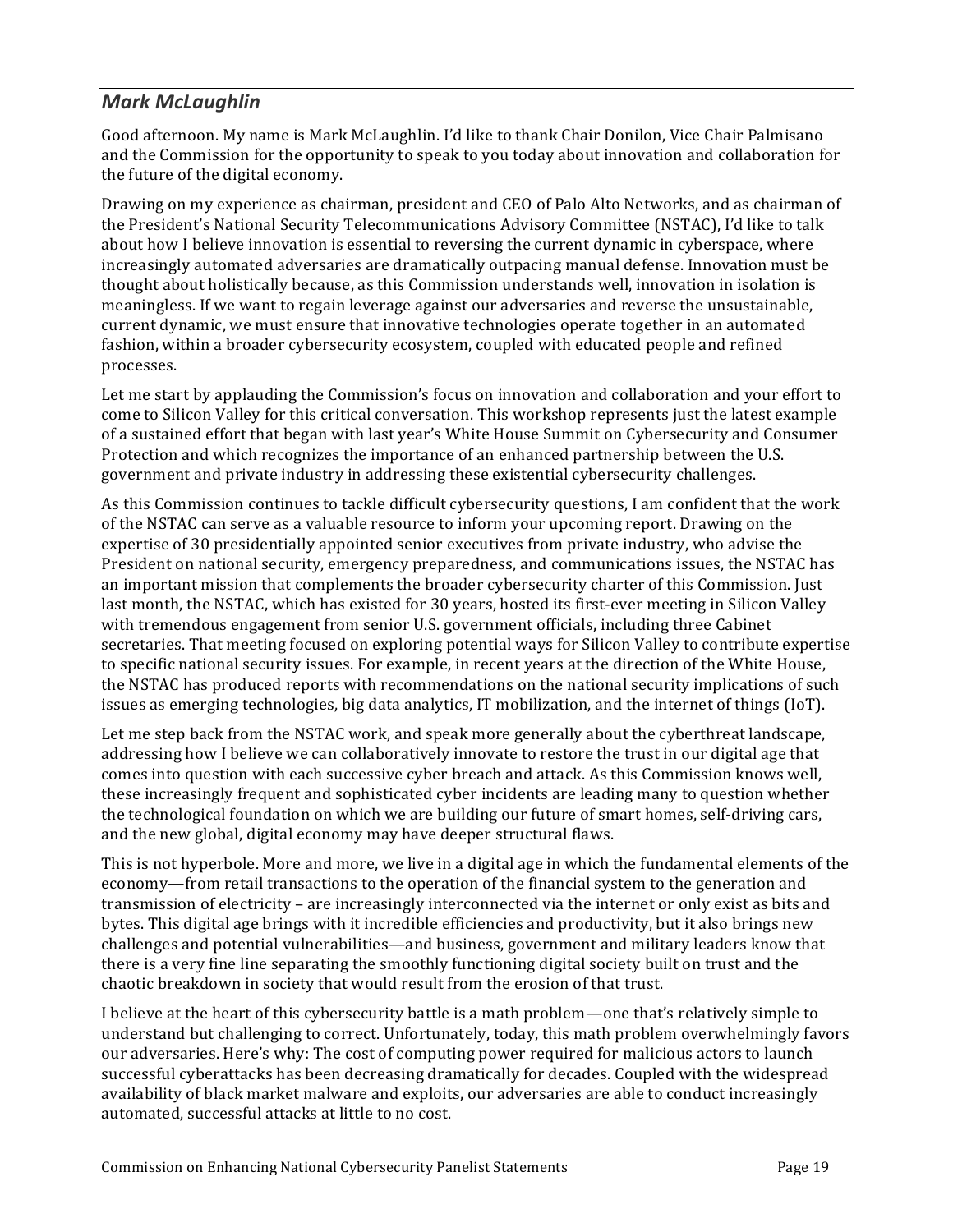In the face of this automated onslaught, the network defender is generally relying on decades- old security technologies, often cobbled together as multiple layers of point products that are not designed to communicate with each other. This lack of automation and interoperability has become increasingly problematic as networks grow in complexity due to macro technology trends like the adoption of virtualization, software as a service (SaaS) technologies, cloud computing, mobility, and the internet of things. This increased complexity of enterprise architecture and independent security controls creates a dependence on one of the least scalable resources organizations have—people—to manually fight automated, machine- generated attacks. As defenders, we are simply losing the economics of the cybersecurity problem.

This daunting threat environment has led many to conclude that cyberthreat prevention or protection is impossible, and we must simply focus on detecting and responding to intrusions after the compromise has occurred. But this perspective is fundamentally flawed. If our only response is to clean up after compromises have occurred, then attackers will continue to win. No executive, whether a Cabinet official or a CEO, should simply strive to report promptly that their organization's sensitive employee or customer data—or intellectual property—has been stolen by a cyber criminal. And as cyberattacks become increasingly destructive, and the potential for physical damage to industrial control systems and hardware proliferates, it becomes clear that only by persistently driving for better prevention can organizations avoid these untenable scenarios.

So how do we prevent successful attacks and restore the digital trust we all require for our global economy? First, because cybersecurity is an inherently distributed problem, I think it's critical that we approach this question with a shared lexicon. Under the direction of President Obama's Executive Order 13636, "Improving Critical Infrastructure Cybersecurity," the National Institute of Standards and Technology (NIST) commendably led a process that brought together public and private sector experts to establish this collaborative baseline of cybersecurity priorities and best practices. The resulting Cybersecurity Framework featured five core functions governing how organizations can manage and reduce their cyber risk: Identify, Protect, Detect, Respond and Recover. While all five functions enhance security, focus on effective identification and protection, in particular, is critical for actually preventing successful attacks, limiting an organization's need to focus on the ways in which it must detect, respond and recover after a compromise has already occurred.

Innovative approaches—effectively applied to people, process and technology—can be one of the key principles in achieving prevention, establishing security as the default and regaining leverage against our adversaries. But before I detail the innovation imperatives behind achieving prevention, let me first clarify what I mean by prevention. Prevention is about significantly decreasing the likelihood, and increasing the cost required, for an attacker to perform a successful attack. We should not assume that attacks are going away or that all attacks can be stopped. However, we should assume, and be very diligent in ensuring, that the cost of a successful attack can be dramatically increased to the point where the likelihood of a successful attack declines. This is the outcome we should strive for—not to eliminate all risk, but to reduce and compartmentalize the risk to something acceptable and understood.

If we are going to maintain the trust in our digital infrastructure and restore what has been lost, we must focus on regaining leverage from attackers by making it more expensive in terms of resources, time and personal impact to launch a successful attack. This leverage can be built on a few categories of innovation principles. As this Commission focuses on innovation as a means to enhance cybersecurity, I recommend establishing a clear definition of what constitutes an innovator, applied to the following categories:

Technology: Innovators must develop technologies that work together seamlessly to enhance the security of individuals, enterprises, and the broader ecosystem. In other words, cybersecurity innovation in isolation is inherently less effective because a single technology built to solve one discrete problem does not solve the job of a network defender.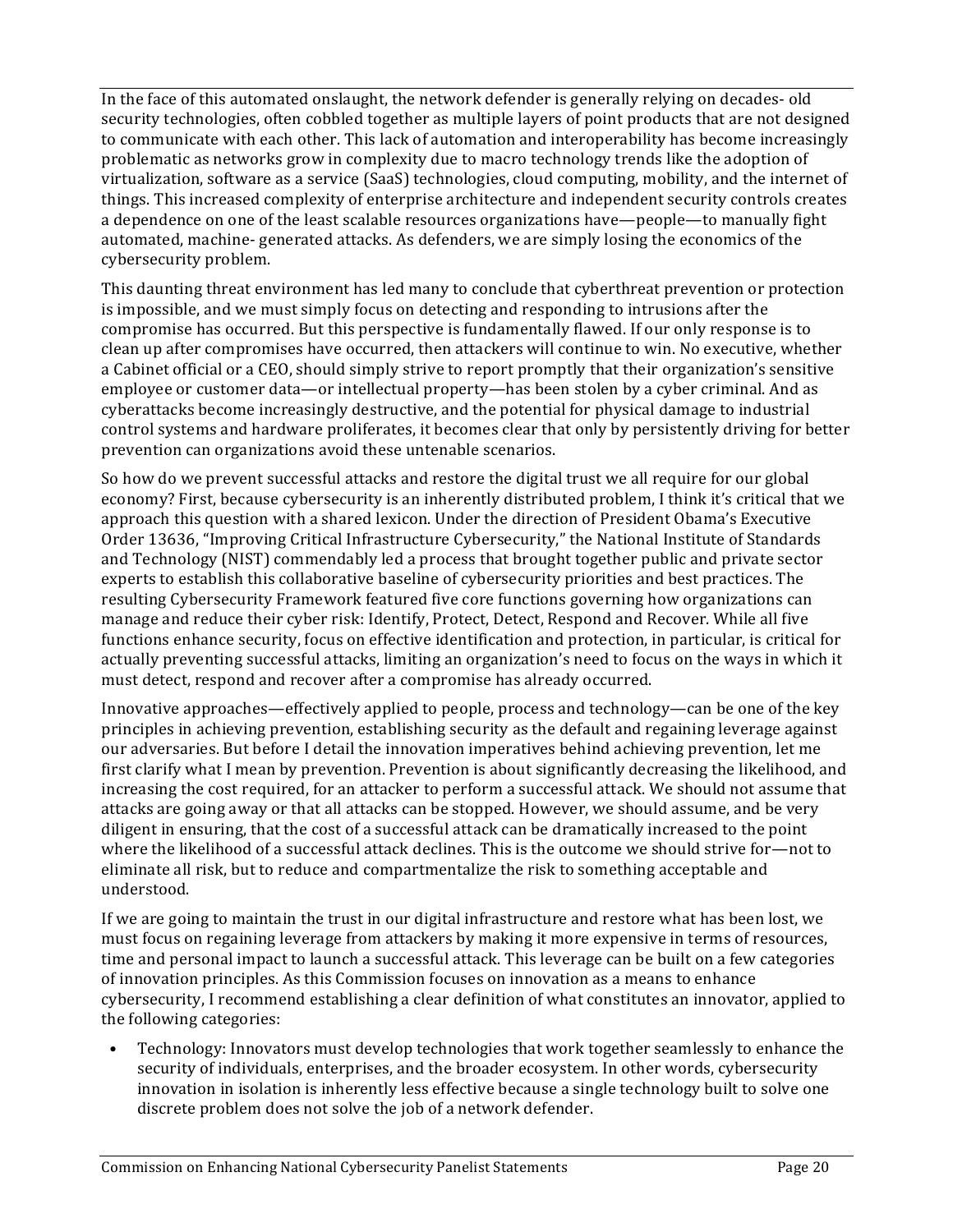Simplification and automation are essential for making networks adequately defensible. Security technologies must be leveraged as part of natively integrated platforms, capable of automatic reprogramming based on new threat information, to prevent threats across all points of the attack lifecycle—on the network, in the cloud, and at the endpoint. This capability to deploy preventive countermeasures automatically must be consistent regardless of where data resides, or the deployment model of the network, whether on premises, in the cloud, or stored in thirdparty applications. By automating prevention technologies, we can dramatically reduce the workload on security personnel, allowing them to prioritize only the most significant incidents that are worthy of human intervention.

Innovators must also understand that security technologies need to be fully integrated as part of a larger, global ecosystem. More specifically, innovators should work within this ecosystem to utilize information sharing, leverage open source integration APIs, and develop interoperable technologies capable of automated security—including through partnership with complementary technologies from third-party companies.

Integration should be embraced with an eye toward three primary objectives: 1) protect against all known cyberthreats, 2) turn unknown threats into known threats on a near- real-time basis, and 3) translate this new threat knowledge into preventive countermeasures and share them broadly within the ecosystem to protect against other organizations falling victim to the same or similar attacks.

People and Process: Innovators must recognize that technology is irrelevant if we aren't educating people and executing process in the right way. We must double down on increasing cyber awareness and education for our employees, children and ourselves to reduce human vulnerabilities and ensure we are growing the next generation of cyber-savvy citizens.

We need to start educating children at the earliest possible age so that cybersecurity is fundamental. We must ensure that hands-on training with innovative security technologies is ingrained in educational curriculum. And we must leverage innovative technologies, like those that enable long-distance virtualized learning, to educate more people, and faster.

We all know there is a major shortage of qualified cybersecurity personnel. But if we build our workforce development plans on a foundation of automated technology, we can ensure that we are recruiting and training people in a more targeted way for only those jobs that require a human's sophistication and critical thinking. As our adversaries become increasingly automated, it is simply unscalable as a defense model to manually combat functions that could be more effectively addressed by automated technology.

The future technology space is uncertain in this Internet age. What is clear is that we can expect radical changes to our digital lives in the very near future. Technologies that are currently breaking new ground or just over the horizon—like big data analytics, quantum computing, artificial intelligence, virtual reality, a truly global Internet, digital money, and nanoscale computing—will shape our world in ways that we cannot possibly imagine. Defending that space seems daunting, but it does not have to be. Keeping in mind a few network defender design principles will help us navigate whatever digital security challenges may surface in the future.

Adopting these innovation principles across technology, people and process is a critical first step in changing the economics of the cybersecurity problem and achieving prevention. But fundamentally changing the current dynamic requires collective action across the cybersecurity ecosystem. With the combination of next-generation technology and our joint efforts, we can vastly reduce the number of successful cyberattacks and restore the trust we all require to preserve the promise of our digital age.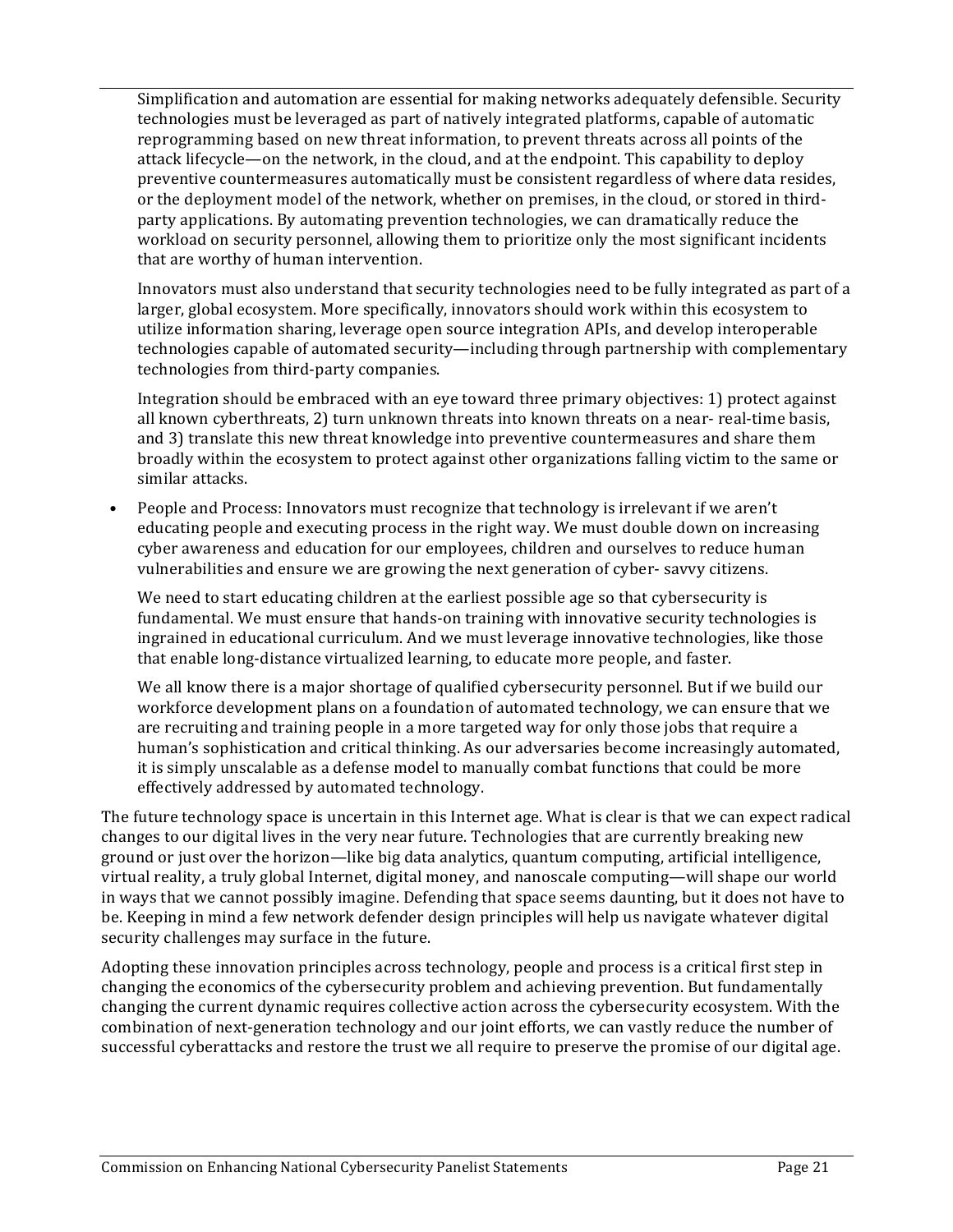## *Ted Schlein*

Chairman Donilon, Vice-Chairman Palmisano and Distinguished Members of the Commission, thank you for the opportunity to serve on this panel and to address critical security issues related to the digital economy. We appreciate the thought the Commission is putting into formulating its recommendations for the report to the President.

I'm Ted Schlein and while here today as a Managing Partner at Kleiner Perkins Caufield & Byers, the views I'm representing are my own based on over 30 years of working in the cyber- security industry as a commercial operator at Symantec, as an investor in many cyber security technology companies, and a cleared advisor to various US national security initiatives

It is my view that the management of technology risks, in particular cyber-security, has become critical to our increasingly digitized and connected society and economy. It is imperative for national and international security and will continue to be ever more a foundational requirement in other domains.

We as a country need to evolve our thinking and thus our policies to take into account that the digital domain is very different then the physical domain and therefore many of the laws we currently enforce are not applicable when applied to this new networked world.

I have 5 areas that I'd like to discuss with recommendations that I ask you to consider.

- 1. Measuring Corporate Cyber Risk
- 2. Changes in National Security Apparatus & the Need for Talent
- 3. The Role of Government Purchasing Power
- 4. Legal Landscape Around Breaches
- 5. Combatting Cyber Criminals

My first recommendations are in the area of measurement of corporate cyber risk. As we know in business if we don't measure a program or person, you never know how we are doing versus our goals. 

- The country should consider creating a Risk Preparedness Index (RPI) that systematically measures the people, processes, policy and technology configurations by each critical infrastructure sector of our country. By using a NIST (National Institute of Standards and Technology) standard for each sector and creating an independent entity that issues these ratings, much like Standard and Poor's and Moody's does for bonds, we would assign every commercial company a RPI score. These would be publically available and the belief is that consumer awareness will drive the necessary behaviors by the corporate entities to increase their risk preparedness that is appropriate for their industry sector.
- Public companies are increasingly understanding, and thus forced to deal with their company's cyber posture. We should consider that companies in certain sectors, be required to have a security expert on their board much like we have financial experts as part of the Audit Committees. At least, a requirement that some subset of the board needs to be briefed on the company's security requirements and deficiencies on quarterly basis.
- Finally, I believe that it should be a requirement to report a security breach and the necessary information around that breach. Who any entity reports this information to and how it is handled I will cover in a future section.

Over the next decade, some of the most defining issues we will face as a nation are how we evolve our approach to dealing with cyber attacks in both the private and public sector. In order for us to properly execute in the event of an attack as well as to evolve policies in Congress in real-time, I would like to propose a series of changes that we make to our national security apparatus.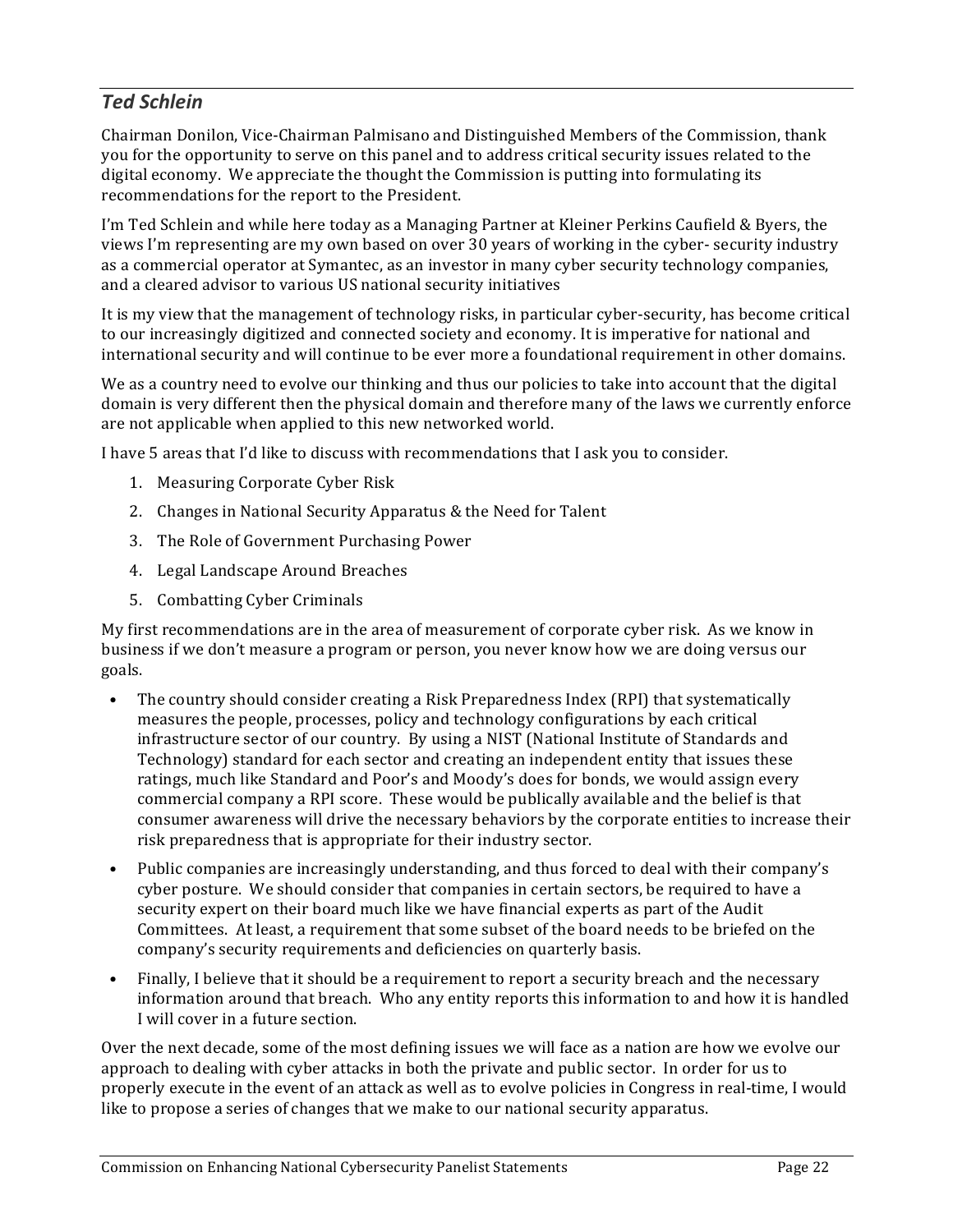- We need to put in one place and under one management team the country's best and brightest security minds and technologists in order to effectively defend the country's interests. I would propose, removing US Cyber Command from the NSA and using it to create a combined US Cyber Command that includes FBI, DHS, and other military branch cyber assets and personnel into one unified command. This agency should be run by a Secretary of Cyber that reports to the Secretary of Defense with additional reporting to FBI and DHS. I realize that the authorities of these various entities are quite different and that will need to be addressed. We should create one campus for this new Agency and its purpose is to both defend and attack on behalf of the US. This agency would be at the disposal of DoD for offensive purposes, FBI for domestic law enforcement issues and DHS for the protection of private US industry, of course in the case where this has international implications these actions would need to be coordinated with DoD. It would be the main interface with our international allies on cyber issues, as I could see a CyberNATO forthcoming. We must recognize that in the world of cyber there are no borders. We should also encourage and make the security clearance process easier to enable private citizens to rotate thru this agency to establish a place where the best and brightest are able to shine on behalf of the nation. As we have huge amounts of talent not currently employed by the federal government, who could be very helpful to this cause if harnessed properly.
- By creating this Agency, we get our best talent working on our hardest issues over-layed with the appropriate laws for each group's actions. This will also be a great advisor to Congress about future policy changes that should be debated and decided. Because you will have defense and offense, national and international all represented in one place, you will get an actual representation what we deal with from a cyber security perspective as a country and also by private industry and how to update it in real-time circumstances.
- Like many, I believe that our best defense is going to be a good offense, the FBI and DHS sector of this group would be responsible for helping private industry fight back if needed, authorized and warranted. This would be the group that would be the recipient of the breach notifications by private industry and also be able to disseminate the appropriate information out to them as needed.
- Inherent in the ability for the above, is to continue to hone our ability to get better and better attribution for attacks against both the private and public sector. This will be a key ingredient for deterrence as well as for deciding on proportional response. It should also play a part in assisting victim companies in dealing with potential liabilities.
- Finally, as part of this initiative we should mobilize the higher level education system in the country to produce more cyber aware and trained graduates. In fact, we should put out the challenge that we want to create 50,000 new cyber security graduates per year. This means you cannot be a computer science graduate unless you understand secure coding. You cannot be a network design graduate unless you understand secure network design and architecture, etc. And in order to effect this the government will pay for any student who decides on the appropriate major in this area, as long as when they graduate they work for at least 4 years at this new Cyber Command. This way the government gets great new talent and we help train a workforce for the private sector that they will desperately need.

Lets face it, we have a dilution of expertise issue in the public sector, we have a trust issue with the private sector and we have rapidly expanding national and international security issues that require more forward thinking policy. We also have a talent shortage in both government and private sectors and this will only increase over time.

The next area I'd like to comment on the federal government using its purchasing power to effect change. The public sector is the largest buyer of technology in the country with the DoD being the single largest. This is a powerful tool and could used to promote safer computing.